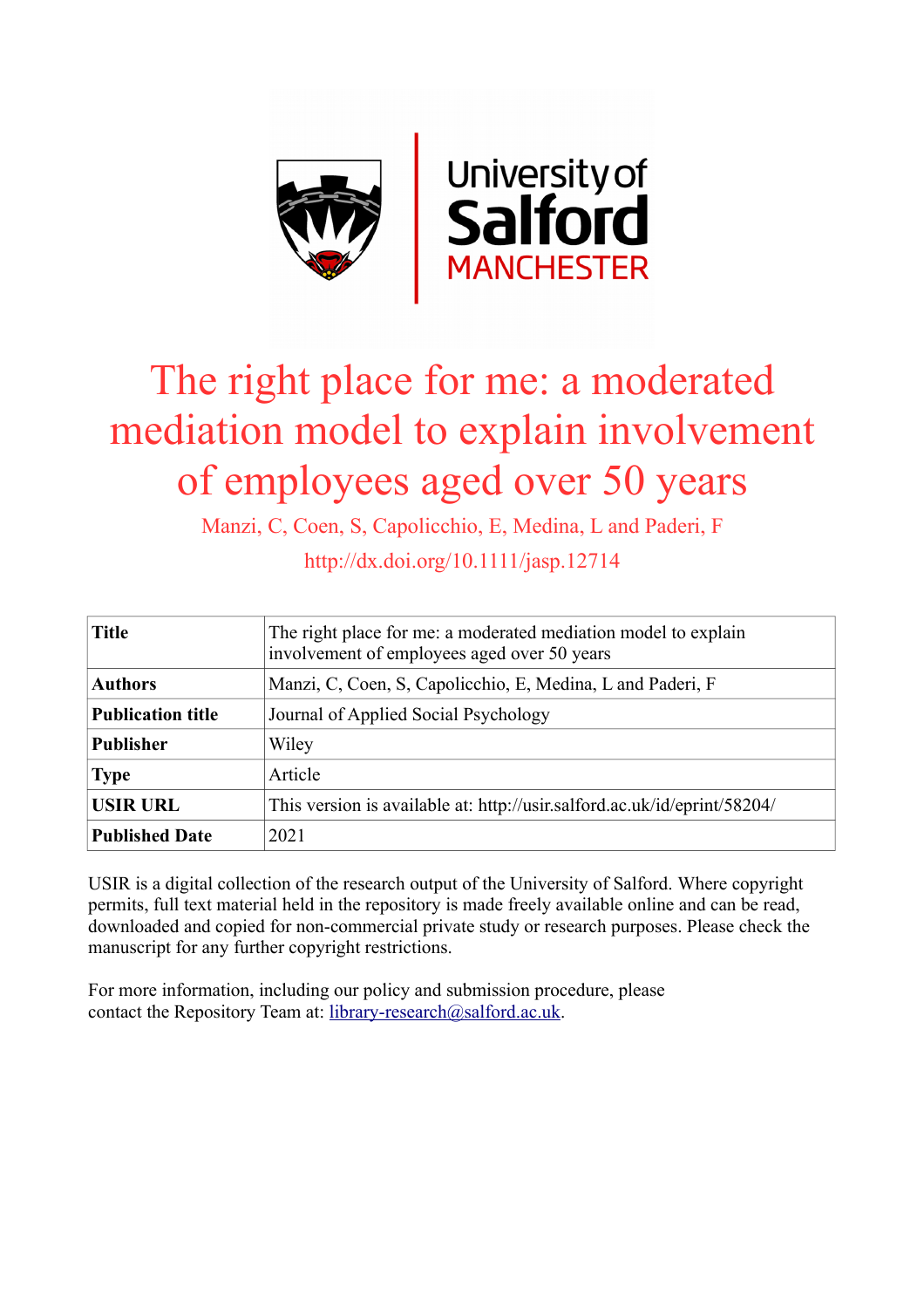### **The Right Place for Me: A Moderated Mediation Model to Explain Involvement of**

### **Employees Aged Over 50 Years**

Prof. Claudia Manzi

Catholic University of Milan

Dr. Sharon Coen

Salford University, Manchestern

Dr. Eleonora Crapolicchio

University of Modena and Reggio Emilia

Letizia Medina

Catholic University of Milan

Dr. Fabio Paderi

Catholic University of Milan

*Keywords:* organizational identity, involvement, perceived organizational support, age-based discrimination

**Corresponding author:** Claudia Manzi, Department of Psychology, Catholic University of Milan, L.go Gemelli, 1, 20129 Milan, Italy. email: claudia.manzi@unicatt.it, tel: 00390272342686.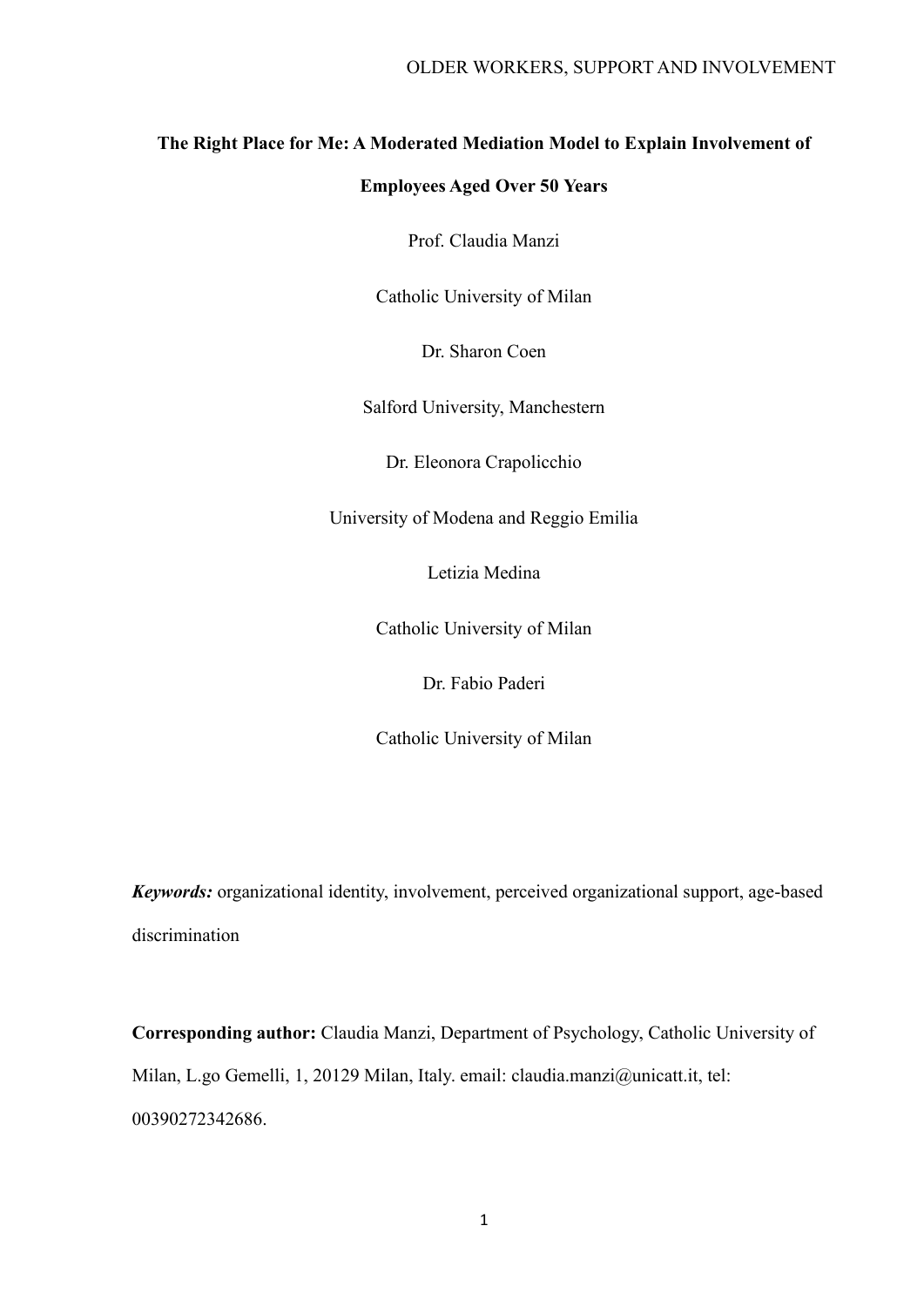# **The Right Place for Me: A Moderated Mediation Model to Explain Involvement of Employees Aged Over 50 Years**

#### Abstract

Over the past decades, employment rates of older workers in most Western countries have rapidly increased. Hence, there is a growing interest in identifying the organizational dimensions that might impact the psychosocial adjustment of workers aged over 50 years. This study focuses on perceived organizational support (POS) and identity-related measures (identification and authenticity) as key organizational components for workers at this stage of life. Further, in the relationships discussed, we explore the moderating role of perceived age discrimination. In an ample sample of older workers ( $N = 4563$ , aged 50–66 years), a moderated mediational model was tested where older workers' involvement was associated to POS. In the model, this relationship was mediated by organizational identification and authenticity, and the association between POS, identity-related measures, and involvement was moderated by age-based discrimination. Results showed that POS is associated with organizational involvement via organizational identification and authenticity and that high level of age discrimination decreased the positive association between POS, organizational identification, authenticity, and involvement.

*Keywords:* organizational identification, involvement, perceived organizational support, agebased discrimination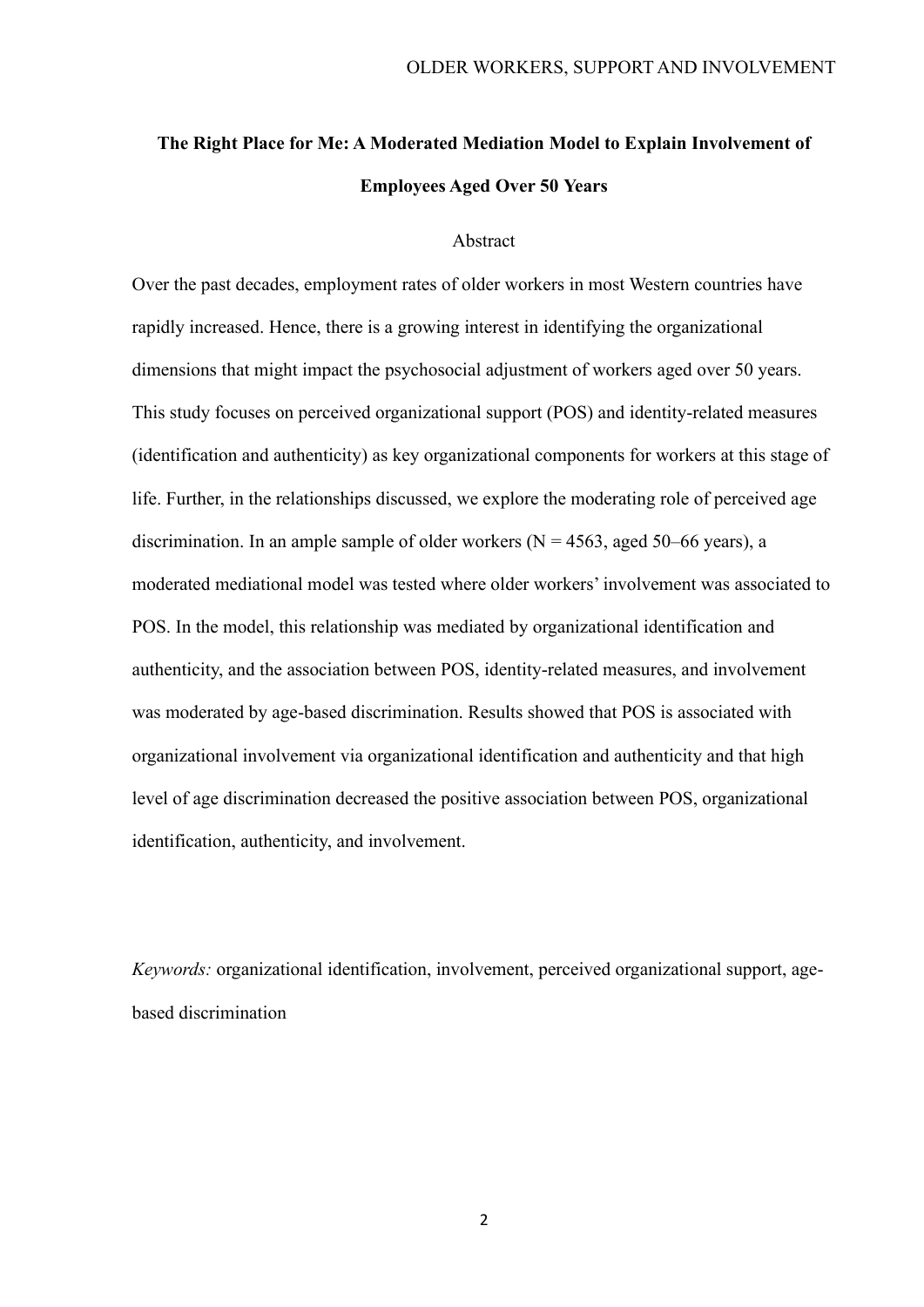# **The Right Place for Me: A Moderated Mediation Model to Explain Involvement of Employees Aged Over 50 Years**

Over the past decades, many EU countries have reported growth in the employment rates of older workers. Moreover, the European Commission's Joint Employment Report (2019) highlighted the potential to increase these rates further. Indeed, in 2018, the employment rate for older workers aged 55–64 years in the EU stood at 58.7%, compared with 46.2% in 2010 (Eurostat, 2019).

Given that it is a relatively new social phenomenon, recent studies have focused specifically on this target of population, exploring what factors foster or hinder workers' performance and attitude within an organization. Indeed, empirical data are needed to provide insight into how targeted interventions can be best designed to benefit this category of workers. In fact, the rapid demographic changes in the labor force constitute a challenge for organizations; in the current economic climate, most of the industrial economies need older employees to remain in the workforce longer both to reduce the strain on the retirement systems and to carry on making financial contributions (Walker, 2007).

The current study aims at contributing to this line of research by exploring the role of perceived organizational support (POS) on workers' identity processes and consequently on involvement to their jobs. Moreover, to better understand the dynamics concerning the specific target population, we explore the role of age-based discrimination in dampening the positive effects of POS on older adults' involvement in a large sample of workers over 50 years old.

#### **POS, Employees' Identity Processes, and Involvement**

Thus, in this study, we focus on a key component of older workers' work life: organizational involvement (Cook & Wall, 1980). Organizational involvement has been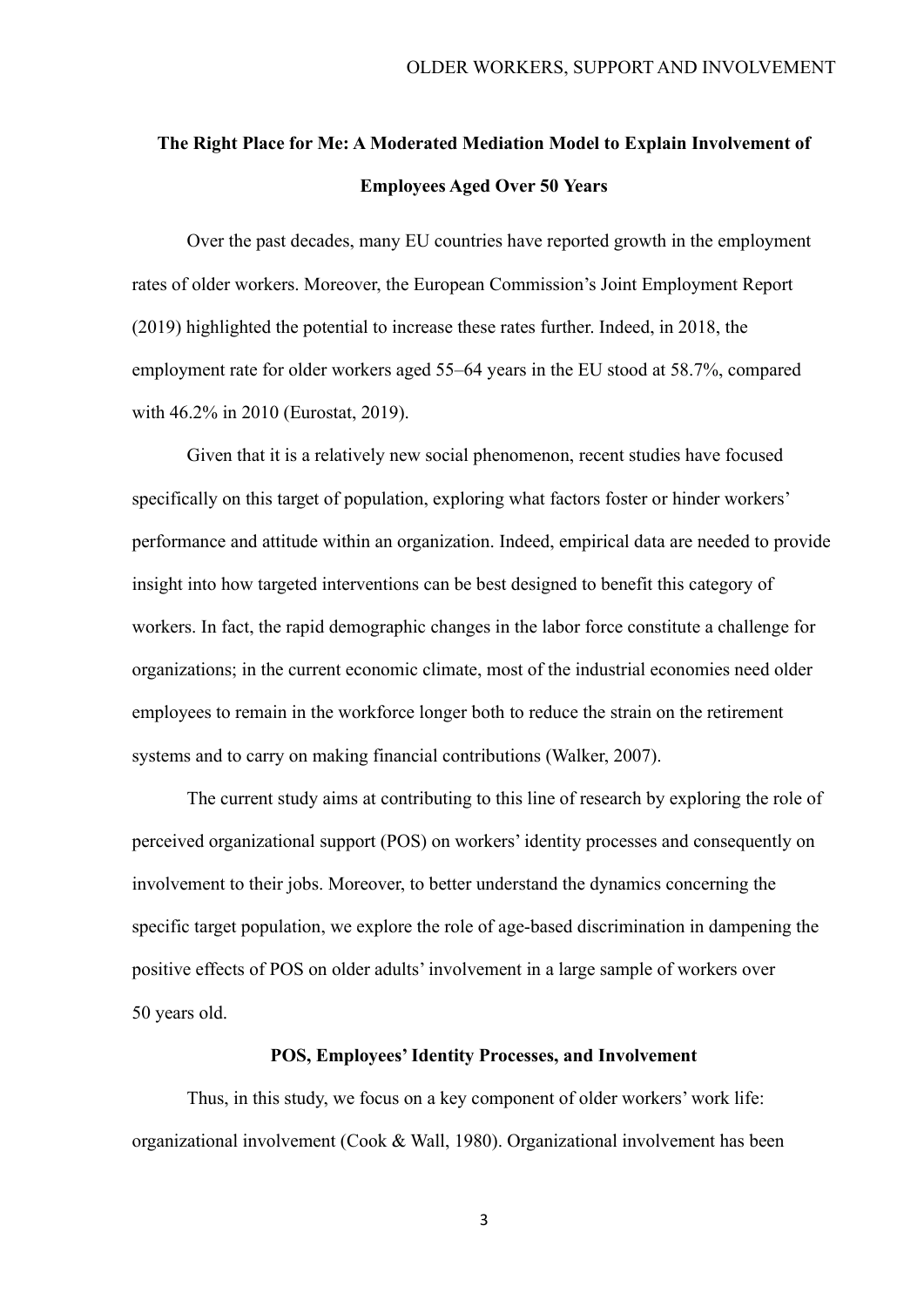defined as psychological absorption in the activities relating to one's role (Buchanan, 1974) and as a high level of effort in the job on behalf of the organization (Porter, Steers, Mowday, & Boulian, 1974). Organizations are increasingly interested in exploring involvement, especially as it appears to be associated with higher productivity (Lodahl & Kejnar, 1965; Hall & Lawler, 1970). Indeed, research suggests that employees involved in their work have higher production levels, are more willing to struggle to achieve their goals, and invest a lot of energy in what they do. In general, the workers who are involved in their work take more initiative in the decision making to give an important contribution to company success and to be recognized and acknowledged.

For this study, POS resulted to be one of the most important determinants of organizational involvement (Meyer, Stanley, Herscovitch, & Topolnytsky, 2002). POS comprises the trust of the employees that their employer values their contribution and takes care of their well-being (Eisenberger, Huntington, Hutchinson, & Sowa, 1986). In the past years, a huge amount of research has analyzed POS antecedents and consequences attesting that this dimension is very important in the definition of work outcomes (e.g., Kurtessis et al., 2017).

Two distinct perspectives have emerged in the literature to explain the relation between POS and involvement: a social exchange perspective (Shore, Tetrick, Lynch, & Barksdale, 2006) that states that POS increases organizational involvement by creating an obligation to care about the organization's welfare and to help it reach its goals (see also Rhoades, Eisenberger, & Armeli, 2001) ; more recently, an identity perspective suggested that the employee–employer relationship might be better understood in terms of self-definition and not in terms of reciprocity and exchange (e.g., [Marique](https://journals.sagepub.com/author/Marique%2C+Géraldine) [Stinglhamber,](https://journals.sagepub.com/author/Stinglhamber%2C+Florence) [Desmette,](https://journals.sagepub.com/author/Desmette%2C+Donatienne) [Caesens,](https://journals.sagepub.com/author/Caesens%2C+Gaëtane) & [De Zanet,](https://journals.sagepub.com/author/de+Zanet%2C+Fabrice) 2013).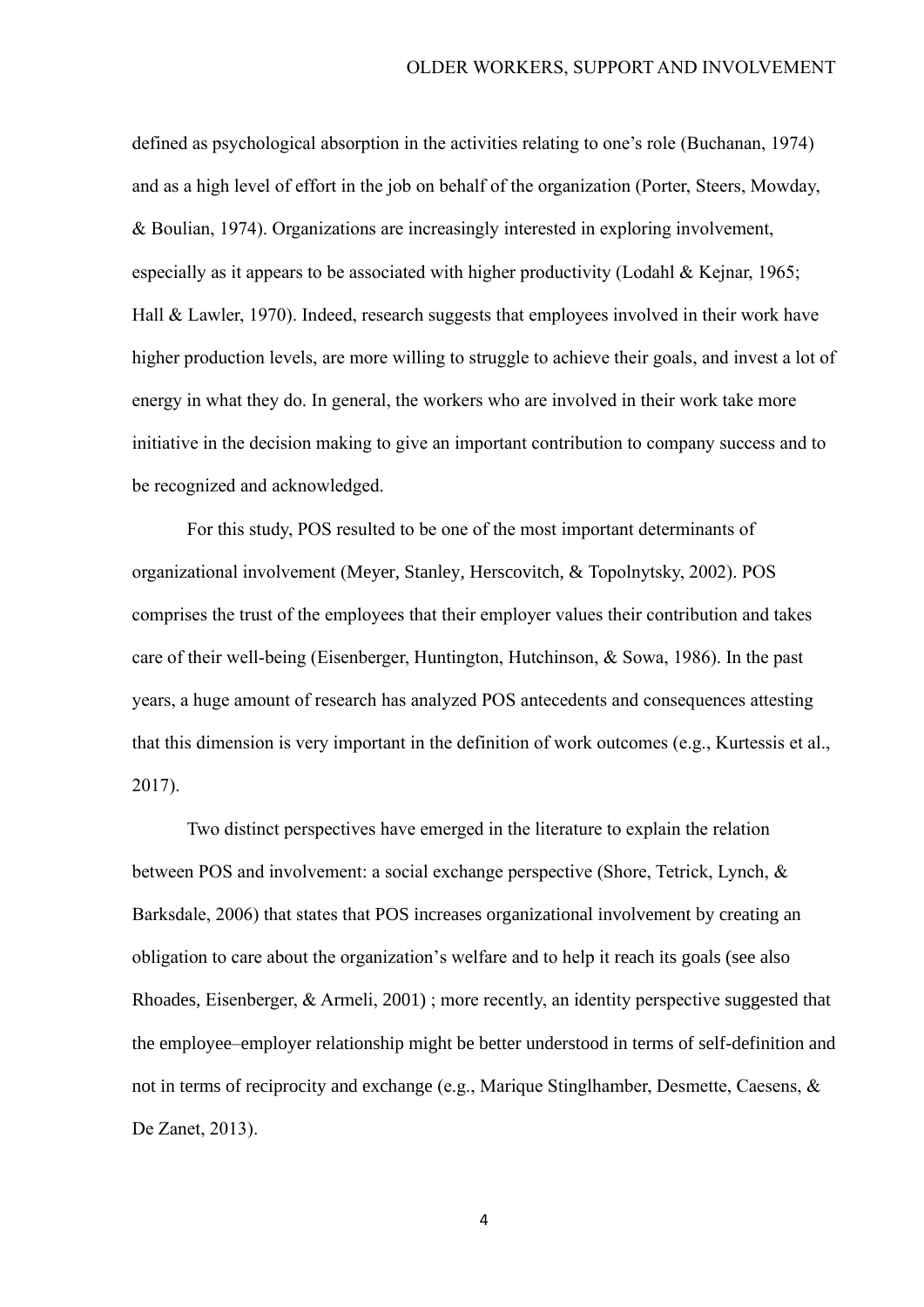With this latest perspective[, Armeli, Eisenberger, Fasolo, and Lynch \(1998\)](https://journals.sagepub.com/doi/full/10.1177/0149206315575554) have proposed that by fulfilling employees' socio-emotional needs (such as esteem, approval, affiliation, meaning, and purpose), POS may contribute to organizational identification defined as the "perception of oneness with or belongingness to an organization where the individual defines him or herself at least partly in terms of their organizational membership" (Mael & Ashforth, 1992, p. 109). Identification with particular groups is at the basis of our social identities, as postulated by social identity theory (Tajfel, 1968). Because individuals are motivated to maintain or enhance individual needs associated with social identification (Vignoles, Regalia, Manzi, Golledge, & Scabini, 2006), they tend to identify with groups that better satisfy these needs (Vignoles et al., 2006) and to develop a strong involvement with these groups. In line with this view, several authors have suggested that in meeting socioemotional needs, POS enhances the likelihood of employees' organizational identification (e.g., [Eisenberger & Stinglhamber, 2011; Sluss, Klimchak, & Holmes, 2008\)](https://journals.sagepub.com/doi/full/10.1177/1059601112457200).

Accordingly, several studies have reported a positive relation between POS and organizational identification (e.g., Kurtessis et al., 2017). Moreover, scholars have formulated a mediational hypothesis in that POS should increase the likelihood of employee identification and this would promote greater work involvement (e.g., Fuller, Barnett, Hester, & Relyea, 2003; Edwards & Peccei, 2010; [Marique](https://journals.sagepub.com/author/Marique%2C+Géraldine) et al., 2013). This mediational hypothesis has been empirically tested in several studies, and all findings support it. For example, in a sample of 736 employees from a UK National Health Service Trust, Edwards and Peccei (2010) showed that POS had a positive effect on identification that, in turn, predicted organizational involvement and turnover intention. [In two studies, Marique](https://journals.sagepub.com/author/Marique%2C+Géraldine) et al. (2012) replicated these findings showing that organizational identification partially mediates the relation between POS and effective commitment. [Caesens,](https://econtent.hogrefe.com/author/Caesens%2C+Gaëtane) [Marique,](https://econtent.hogrefe.com/author/Marique%2C+Géraldine) and Stinglhamber (2014)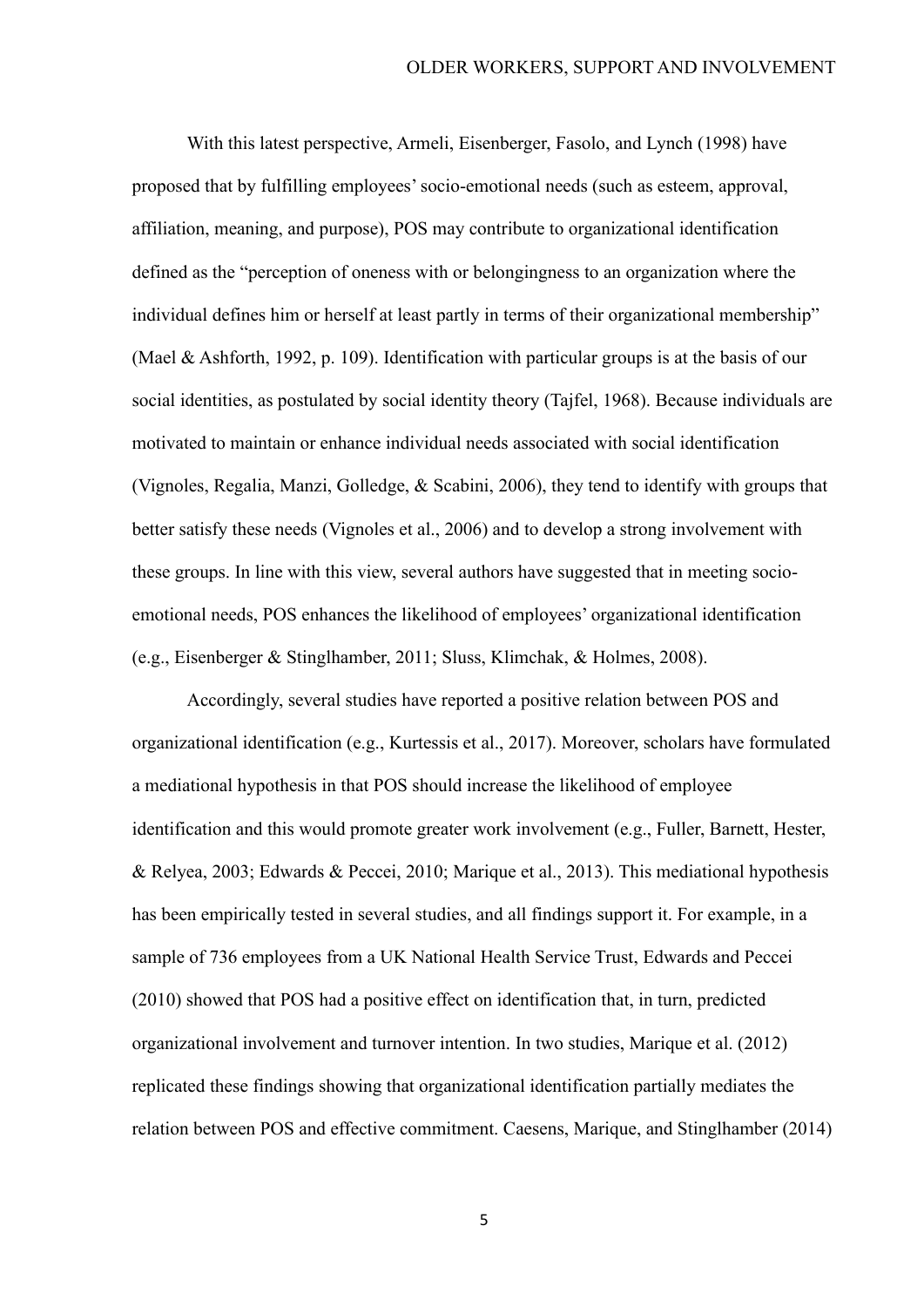analyzed the conjoint role of social exchange and social identification mediational hypothesis in the relation between POS and work commitment. On the basis of two different samples, results indicate that both felt obligation and organizational identification partially mediate the relation between POS and commitment. Moreover, even if not directly focusing on work commitment as the final outcome variable of this mediational hypothesis, findings from studies conducted in different cultural contexts provide evidence in support of this model: in a sample of 238 subordinate–supervisor dyads from the People's Republic of China, Shen et al. (2014) showed that organizational identification partially mediates the relation between POS and other work-related outcomes (e.g., turnover intention and work performance); [Lam, Liu,](https://journals.sagepub.com/doi/full/10.1177/0018726715584689) and Loi (2016) collecting longitudinal data from 363 nurses in China also reported that nurses' POS is related to work outcomes and that the relation is mediated by organizational identification. Finally, a meta-analysis on POS antecedents and outcomes provided further support of the mediated effect of POS on in-role performance through organizational identification (Kurtessis et al., 2017).

Building on this well-established mediational model, we propose an extended model. We consider another way through which employee–employer relationship—in a particular POS—may affect employees' self-definition by fostering employees' experience of authenticity.

The construct of authenticity has recently gained attention within the field of organizational studies, and empirical evidence shows that authenticity is a central force in organizations (e.g., van den Bosch & Taris, 2018) especially for employees, as older workers, who are at risk of stigmatization (Cha et al., 2019).

As evidenced in Cha et al.'s (201() review authenticity in the workplace has been defined and measured differently in the literature. In their review, they find 10 different constructs referred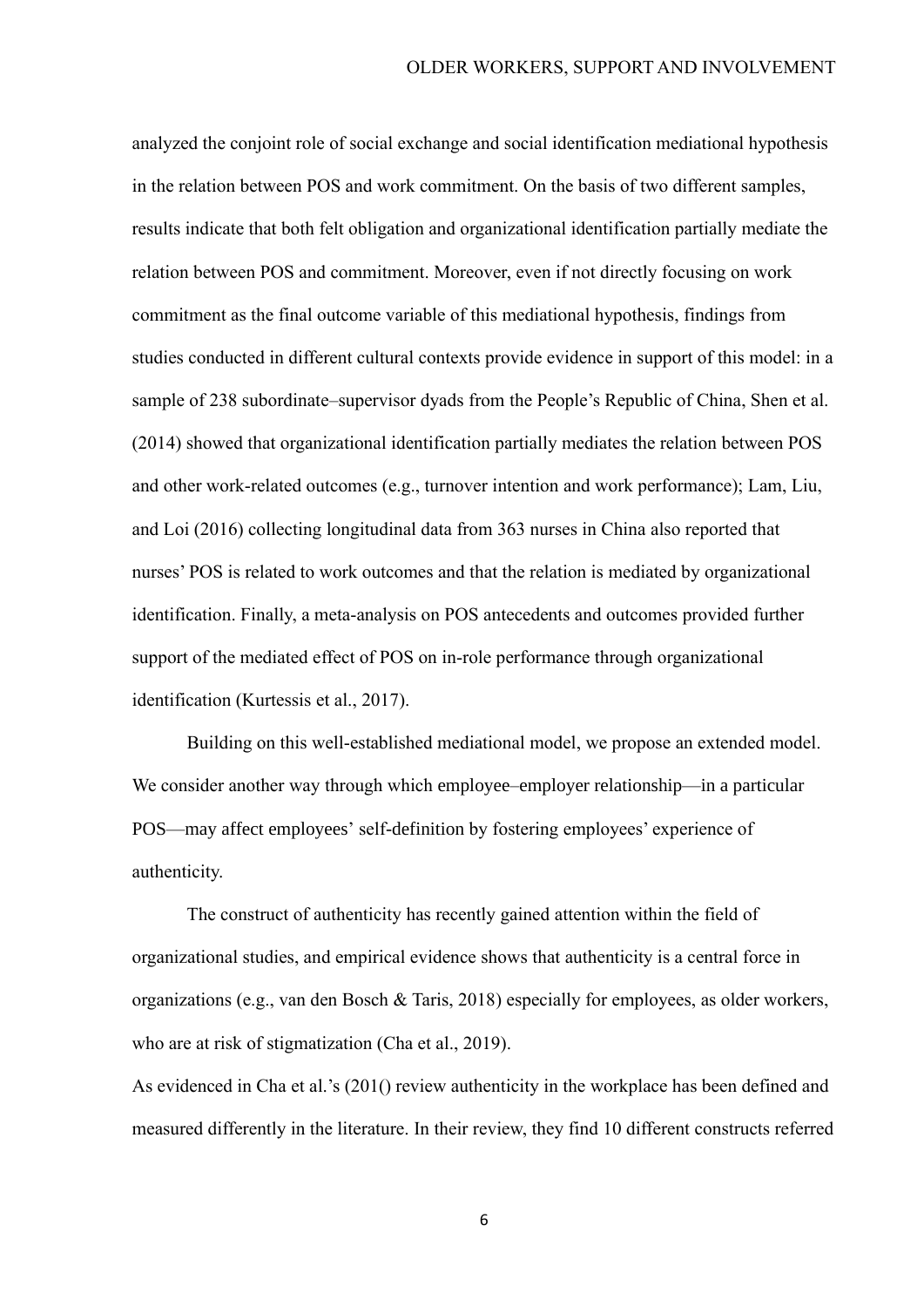to as authenticity. Although there are important differences between these constructs (e.g., some of them considering authenticity as something personally perceived, whereas others consider it something that has to be rated by an external observer), there is a strong overlap among the various conceptualizations in that they mostly refer to the definition of authenticity as an alignment between what is internal or private and what is external or public (Harter, 2002). Here we refer to authenticity as the subjective experience of alignment between one's internal sense of self and external expressions (Caza, Moss, & Vough, 2018). On the basis of Wood et al. (2008), this definition of employees' authenticity comprise both the extent to which they feel in touch with their true selves when they are in the workplace and the extent to which they behave consistently with their physiological states, emotions, and deep-level cognitions.

For this study, the association between authenticity and involvement has been well documented in the literature (Leroy, Anseel, Dimitrova, & Sels, 2013; Metin, Taris, Peeters, van Beek, & van den Bosch, 2016; Reis, Trullen, & Story, 2016; van den Bosch & Taris, 2014). In Sutton's (2020) meta-analysis, the positive relationship between authenticity and involvement yields a *r* = 0.37. Notably, in Cable et al.'s (2013) experimental study, the impact of authenticity on employees' involvement goes beyond the effect of organizational identification. According to this literature, there are two primary ways in which authentic behavior may enhance work involvement (Cha et al., 2019). First, authentic employees' may count fully on their internal resources (e.g., energy and personal strengths) at work as they do not have emotional and cognitive load dedicated to conceal their true selves (e.g., [Hur,](https://www.emerald.com/insight/search?q=Won‐Moo%20Hur) Moon, & Jun, 2013). Second, feeling authentic at work results in internal attributions for one's behavior, which increases one's involvement to the work activities.

As for the relation between organizational climate and authenticity, only few studies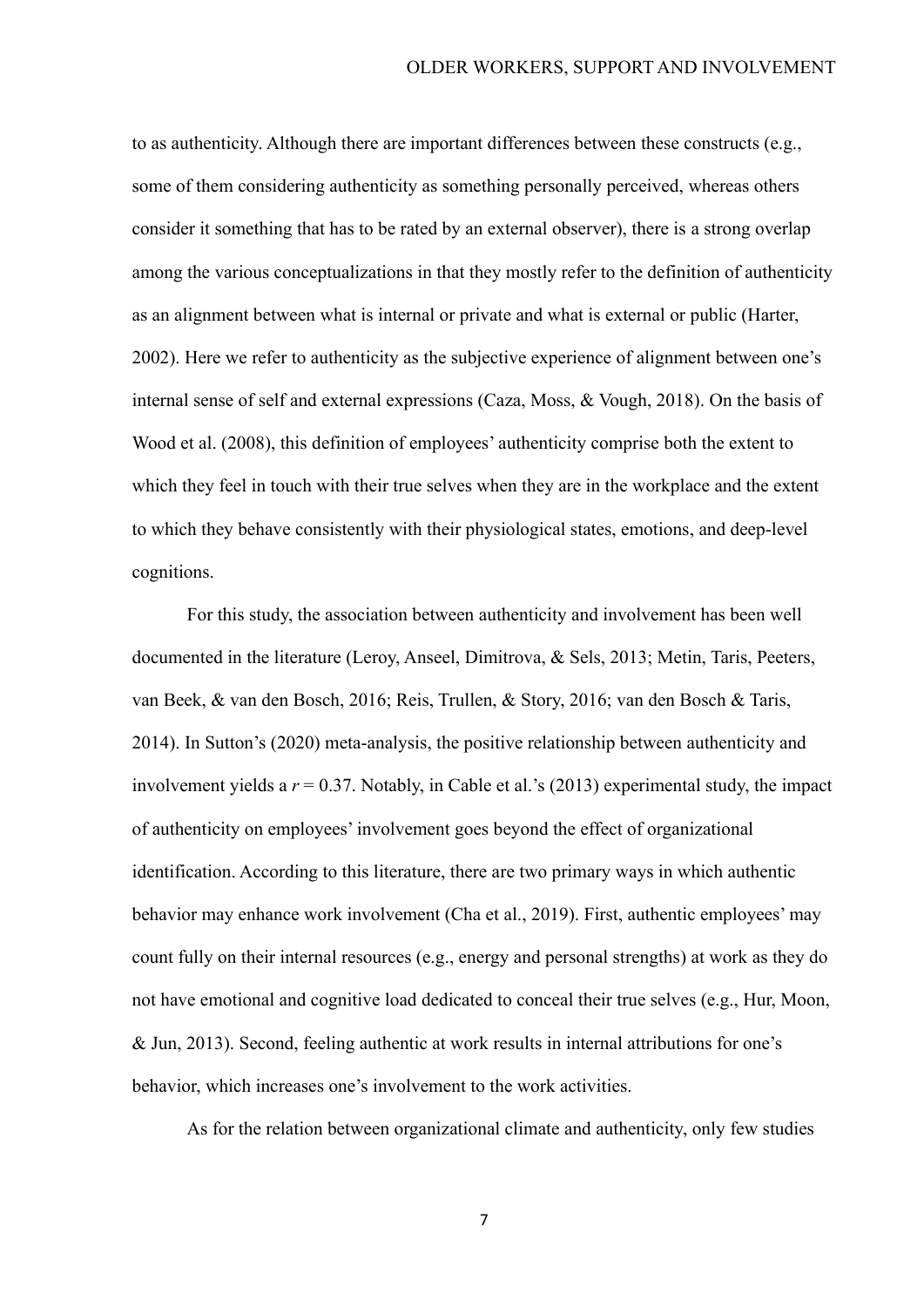have analyzed the extent to which the workplace context is conducive to employees' perception of authenticity (Cha et al., 2019). These studies focused on dimensions such as person–organization value incongruence (Hewlin et al., 2017), types of different organizational culture (Riess, Trullen, & Story, 2014), organizational level of inclusiveness and autonomy granting (Riess, Trullen, & Story, 2016), and person–environment fit (van den Bosch, Taris, Schaufeli, Peeters, & Reijseger, 2019). Some of these studies analyzed and tested a possible mediational role of employees' authenticity at work in the relationship between the organizational context and employees' work outcomes. Van den Bosch et al. (2019) showed that the relationship between person–environment fit and several work outcomes is mediated by experienced authenticity. Similarly[, Kuntz and](https://www.emerald.com/insight/search?q=Joana%20R.C.%20Kuntz) [Mary Abbott](https://www.emerald.com/insight/search?q=Mary%20Abbott) (2017) showed that person–environment fit facets were positively related to involvement through authentic living. [Reis,](https://journals.aom.org/doi/abs/10.5465/ambpp.2014.15476abstract) Trullen, and Story (2016) indicated that work environment characterized by high level of inclusiveness and autonomy granting is positively associated with employees behaving more authentically at work, and this in turn predicts positive work outcomes.

In this study, we hypothesize a mediational role of authenticity in the relation between POS and work involvement. Indeed, POS nurtures the employees' sense that their organization values their contributions and cares about their well-being. It fulfills employees' socio-emotional needs of esteem, approval, affiliation, meaning, and purpose (Armeli, Eisenberger, Fasolo, & Lynch, 1998). In doing so, we postulate that POS creates the basis for a serene and safe working environment where employees can feel at ease in manifesting themselves and where they experience a climate that does not require them to conform to the rules and organizational values to obtain rewards. Interestingly, close to our proposed mediational model, [Hur,](https://www.emerald.com/insight/search?q=Won‐Moo%20Hur) Moon, and Jun (2013) have shown in a study on employees' of the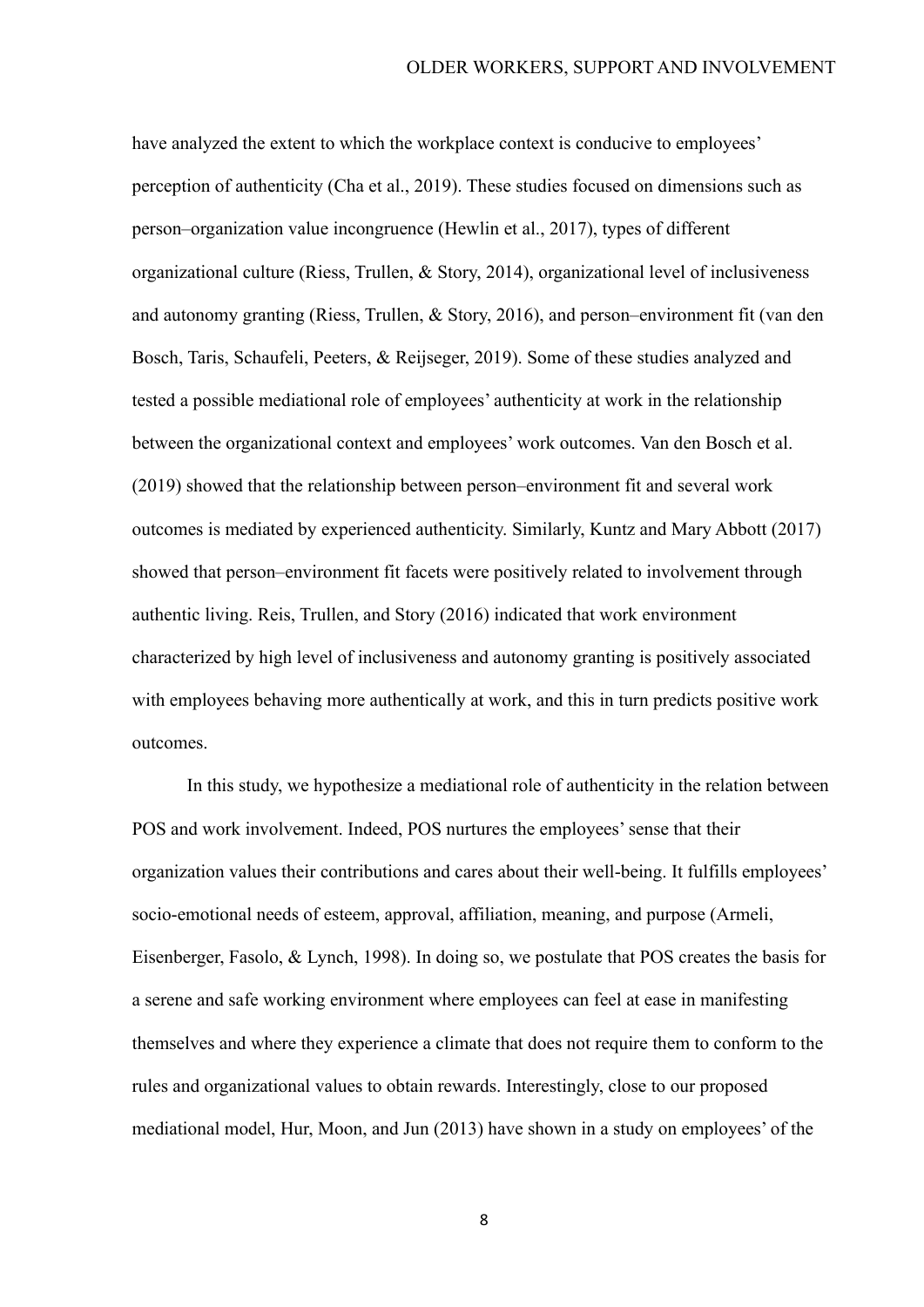airline industry that POS has a positive effect on deep acting (a dimension that is close to authenticity) and this in turn positively influences organizational involvement.

We thus formulate our first two hypotheses as follows:

*Hypothesis 1*: Organizational identification will mediate the relation between older workers' POS and organizational involvement.

*Hypothesis 2*: Authenticity will mediate the relation between older workers' POS and organizational involvement.

In other words, we hypothesize that the perception of a supportive environment fosters on the one hand the extent to which an individual identifies with the organization they work for and on the other the extent to which employees feel able to express their idiosyncrasies and that these identity-related variables can in turn foster employees' involvement in the workplace.

# **The Moderating Role of Age Discrimination in the Relation Between POS, Identity, and Involvement**

Previous studies have focused on a series of moderators of the relationship between POS and its outcomes, such as perceived organizational competence (Kim, Eisenberger, & Baik, 2016) and perceived prestige (Mignonac, Herrbach, & Guerrero, 2006). Findings of these studies have shown that POS is the work experience most strongly linked to affective organizational commitment when employees report high levels of perceived organizational competence and better organization external image. Given the characteristics of our target population, we analyze here age discrimination as a moderator variable in the relation between POS and the considered outcomes (i.e., organizational identification, authenticity, and work involvement).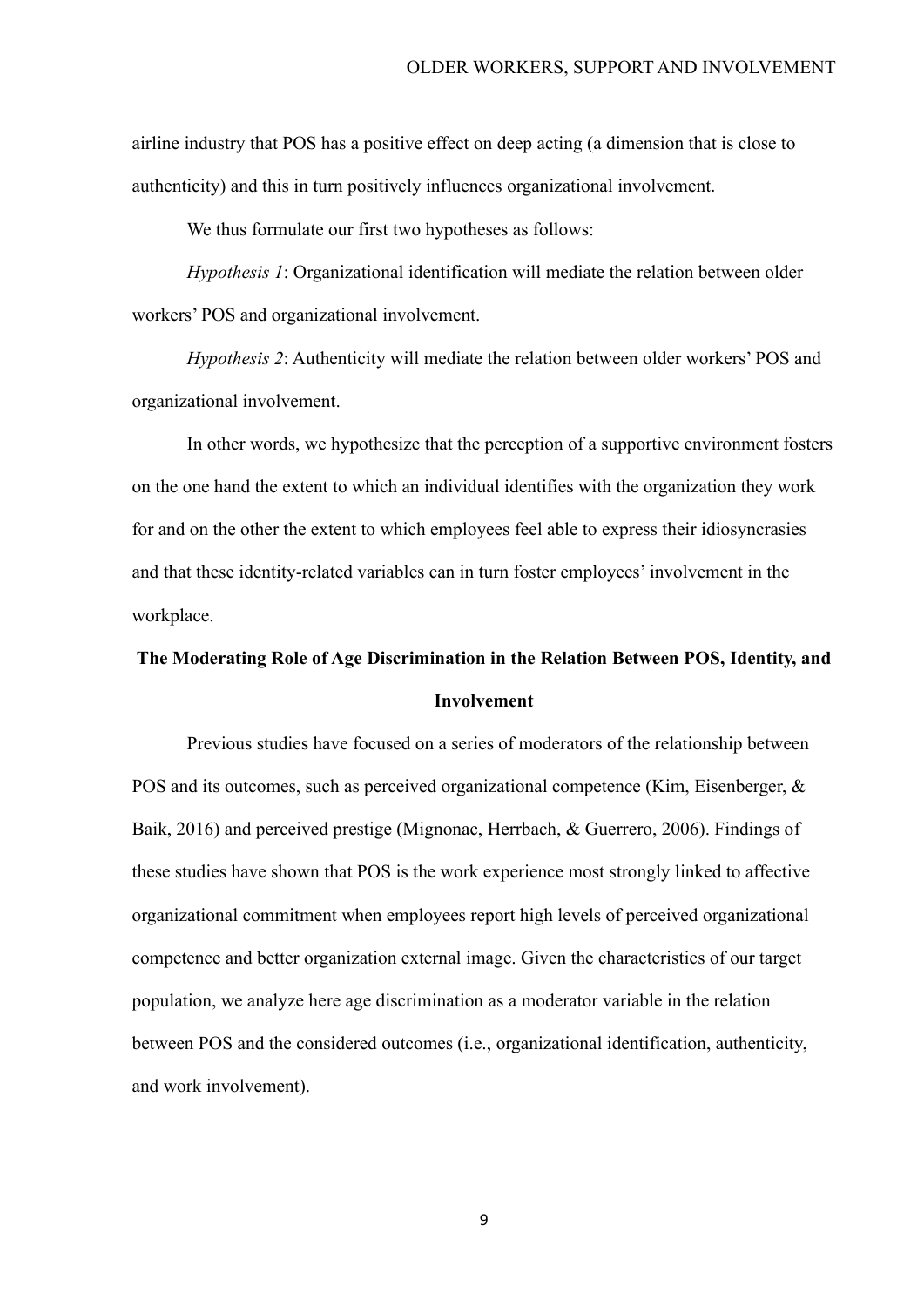Unfortunately, the above-mentioned increase in older-aged workforce is accompanied with the spread of stereotypes associated with older workers. There is mounting evidence that older workers are victims of prejudice and discriminatory behaviors (Kunze, Boehm, & Bruch, 2011; Redman & Snape, 2006; Stypinska & Turek, 2017).

According to UNECE (Policy Brief on Ageing, 2019), older employees are considered inflexible, frail, incompetent, out of touch, and slow (see also Posthuma & Campion, 2009). Specifically, they are perceived as having lower ability and being less motivated and less productive than younger workers, having high resistance to change, being harder to train, being less adaptable, having a lower ability to learn, thereby having less potential for development; furthermore, they are seen with a shorter job tenure, meaning that they will provide fewer years in which the employer can reap the benefits of training investments. They cost more because they have higher wages, utilize more benefits, and are closer to retirement. Finally, they are perceived to have deteriorating health and/or cognitive ability and take more sick days.

Because of this negative stereotype, older workers may experience age discrimination, defined as "a process of systematic stereotyping and discrimination against people due to their age" (Butler, 1975). Age discrimination has different effects on the worker; for example, it limits the possibilities of accessing the job market, training courses, and career advancement (Cuomo & Mapelli, 2014; Lazazzara & Bombelli, 2011). A small number of studies have demonstrated that age discrimination is able to reduce work commitment, involvement, and job satisfaction (e.g., Bal & Kooji, 2011, Bayl-Smith & Griffin, 2014; Manzi et al., 2019). Discrimination has effects not only on the person's working life but also on their psychosocial adjustment and health (Casad & Bryant, 2016; Von Hippel, Kalokerinos, & Henry, 2013). Specifically, it is seen as a stressor (Snape & Redman, 2003) that can elicit states of anxiety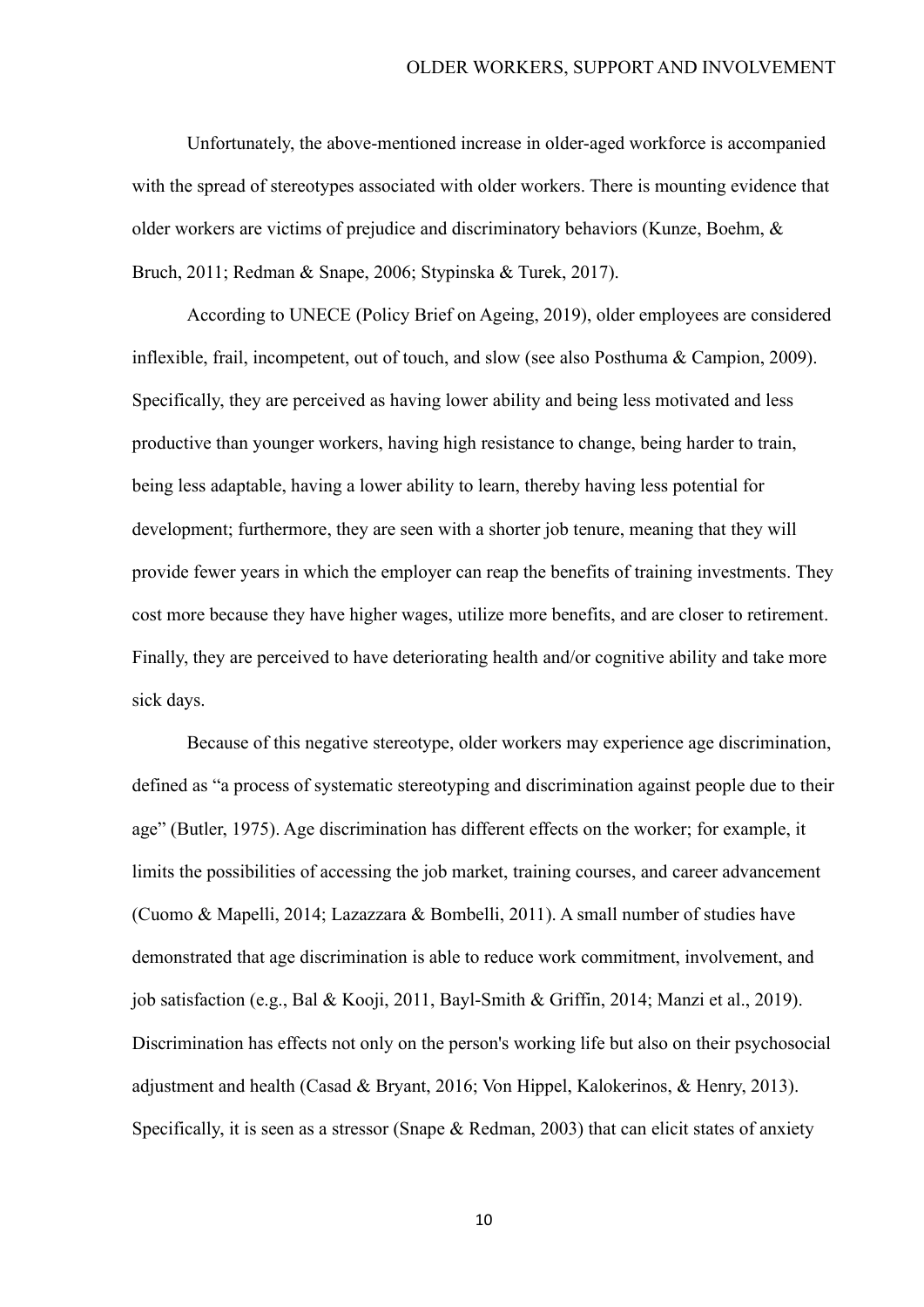(Bousfield & Hutchinson, 2010), depressive symptoms (Han & Richardson, 2015), and a reduction in personal well-being (Fernandez-Ballesteros, Olmos, Santacreu, Bustillos, & Molina, 2017).

Overall, these studies have consistently shown the detrimental effect of age discrimination on several work- and health-related outcomes for older workers. To our knowledge, the moderating effect that age discrimination, as well as discrimination in general, has on the relation between positive indicators of organizational climate and worker outcomes has rarely been considered. An exception is Jiang (2015), who demonstrated how the effect of organizational image on organizational identification is stronger when workers perceived a low level of discrimination.

Here, we focus on how age-based discrimination can hinder the positive effects of POS on workers' organizational identification, authenticity, and work involvement.

Even though—to the best of our knowledge—there are no studies investigating the relation between age-based discrimination and POS, empirical findings show that organizational fairness in general makes an important contribution to POS [\(Rhoades &](https://journals.sagepub.com/doi/full/10.1177/0149206315575554)  [Eisenberger, 2002\)](https://journals.sagepub.com/doi/full/10.1177/0149206315575554). In the meta-analysis of Kurtessis et al. (2017), fairness perceptions emerged as the strongest predictor of POS. In Jiang (2015), discrimination moderates the relation between support and identification in a sample of temporary agency workers in China. Therefore, we expect here that the combination of POS and fairness (or, in our case, lack of age discrimination) would be particularly beneficial to improve organizational identification, authenticity, and involvement of older workers, whereas high levels of POS if associated with high levels of age discrimination would be less beneficial for the identification process and the older employees' involvement.

Indeed, age-related stereotypes elicit feelings of pity toward older people and lead to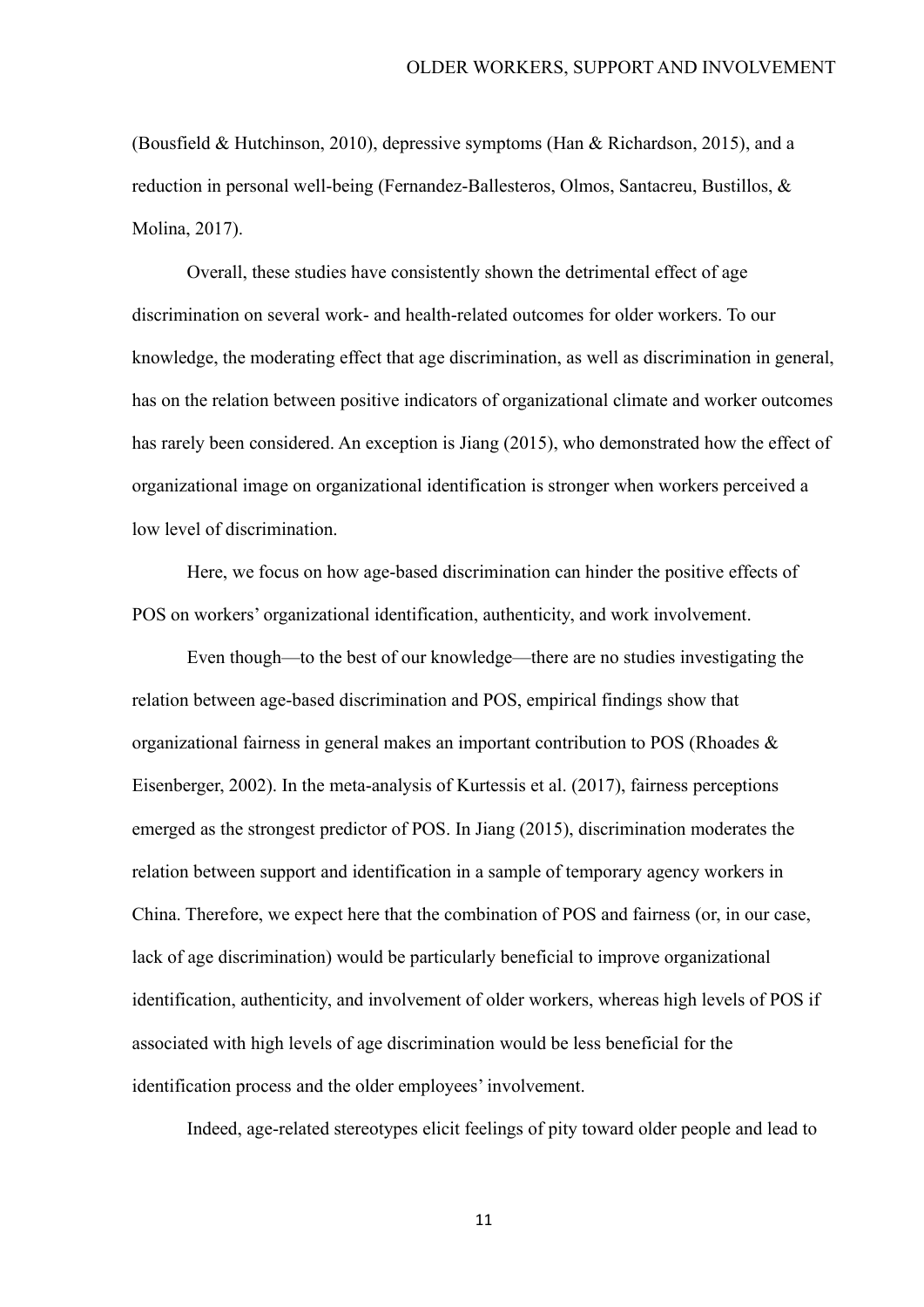patronizing and protective paternalism (Swift, Abrams, Lamont, & Drury, 2017). In general, these beliefs can contribute to views that older people should be helped or protected. Consequently, when older workers perceive that they are being discriminated against on the basis of their age, they may interpret organizational support as a manifestation of protective paternalism rather than a demonstration of interest from their employer. This could affect the positive effect that POS has on organizational identification, authenticity, and involvement because POS does not fulfill the socio-emotional needs of self-esteem, competence, and meaning if interpreted this way. Therefore, we will test the following moderation hypotheses:

*Hypothesis 3a*: The relation between POS and organizational identification is moderated by age discrimination. Specifically, we expect that high level of age discrimination will decrease the positive effect of POS on organizational identification.

*Hypothesis 3b*: The relation between POS and authenticity is moderated by age discrimination. Specifically, we expect that high level of age discrimination will decrease the positive effect of POS on organizational identification.

*Hypothesis 3c*: The relation between POS and organizational involvement is moderated by age discrimination. Specifically, we expect that high level of age discrimination will decrease the positive effect of POS on organizational involvement.

Note that in testing all the hypothesized relations, we controlled for the effect of sociodemographic aspects as possible intervening variables. Within an intersectionality perspective (e.g., Cleverand, Huebner, & Hanscom, 2017), it has been claimed that diversity categories gender, social status, race, sexual orientation, and age—interact on multiple and often simultaneous levels. Hence, research that treats demographic groups (e.g., older individuals) as homogenous may not analyze important implications deriving from other aspects of a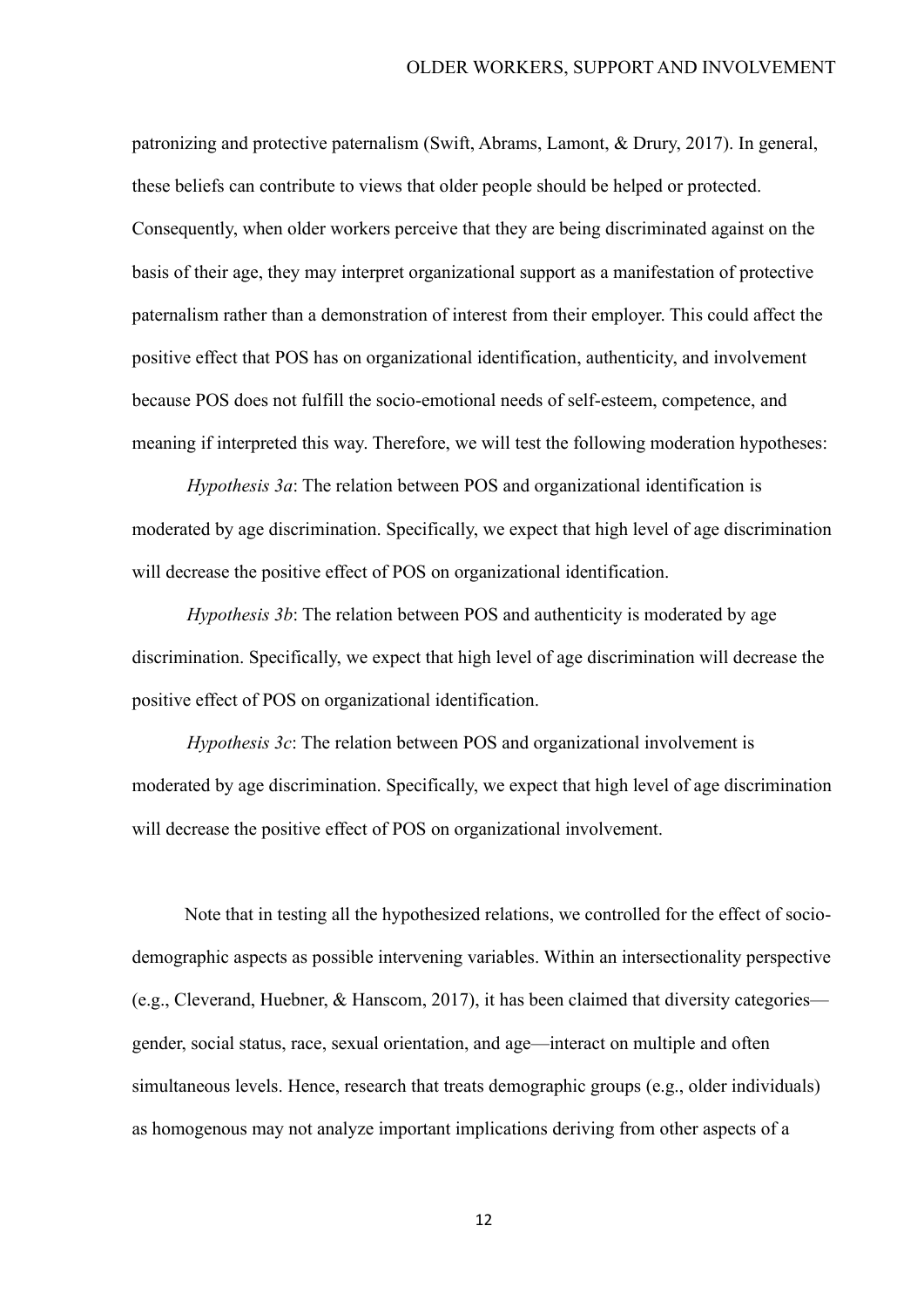person's social identity. In particular, in this study, we focused our attention on gender and job status. Scholars from different fields of research have underlined the importance of exploring gender differences when studying aging (e.g., Bennet & Zaidi, 2016; Murphy & Cross, 2017). Moreover, studies have also shown the importance of analyzing differences related to job status when studying aging at workplaces (Manzi et al. 2019; von Hippel et al., 2013).

#### **The Social Context of This Study**

In this study, we collected data from an ample sample of Italian workers over 50 years old. Italy is one of the oldest European countries (OECD, 2017) since 37.1% of its citizens are aged between 40 and 64 years, whereas 19.1% of citizens are aged between 65 and 84 years, and at least, 3.5% are aged above 85 years. As in the rest of Europe, the aging population is growing rapidly in Italy, and these demographic changes have a deep impact on the labor market. The number of workers aged above 55 is rising rapidly and has almost doubled in the last 10 years (ISTAT, 2019).

As for age discrimination, data from the Eurobarometer (2015) show that in Italy, older workers' rate of age discrimination is one of the highest in Europe. Nevertheless, studies on the detrimental effect of age discrimination for workers are rare. An exception is Manzi et al. (2019) who conducted a study on the Italian national rail company. The authors have shown that age discrimination has a strong impact on organizational involvement of older workers. This study will extend this finding by exploring one of the mechanisms underpinning the negative impact of age discrimination on performance, i.e., analyzing the detrimental effect that age discrimination may have in the positive relationship between POS, organizational identification, and involvement.

#### **Method**

#### *Data collection and participants*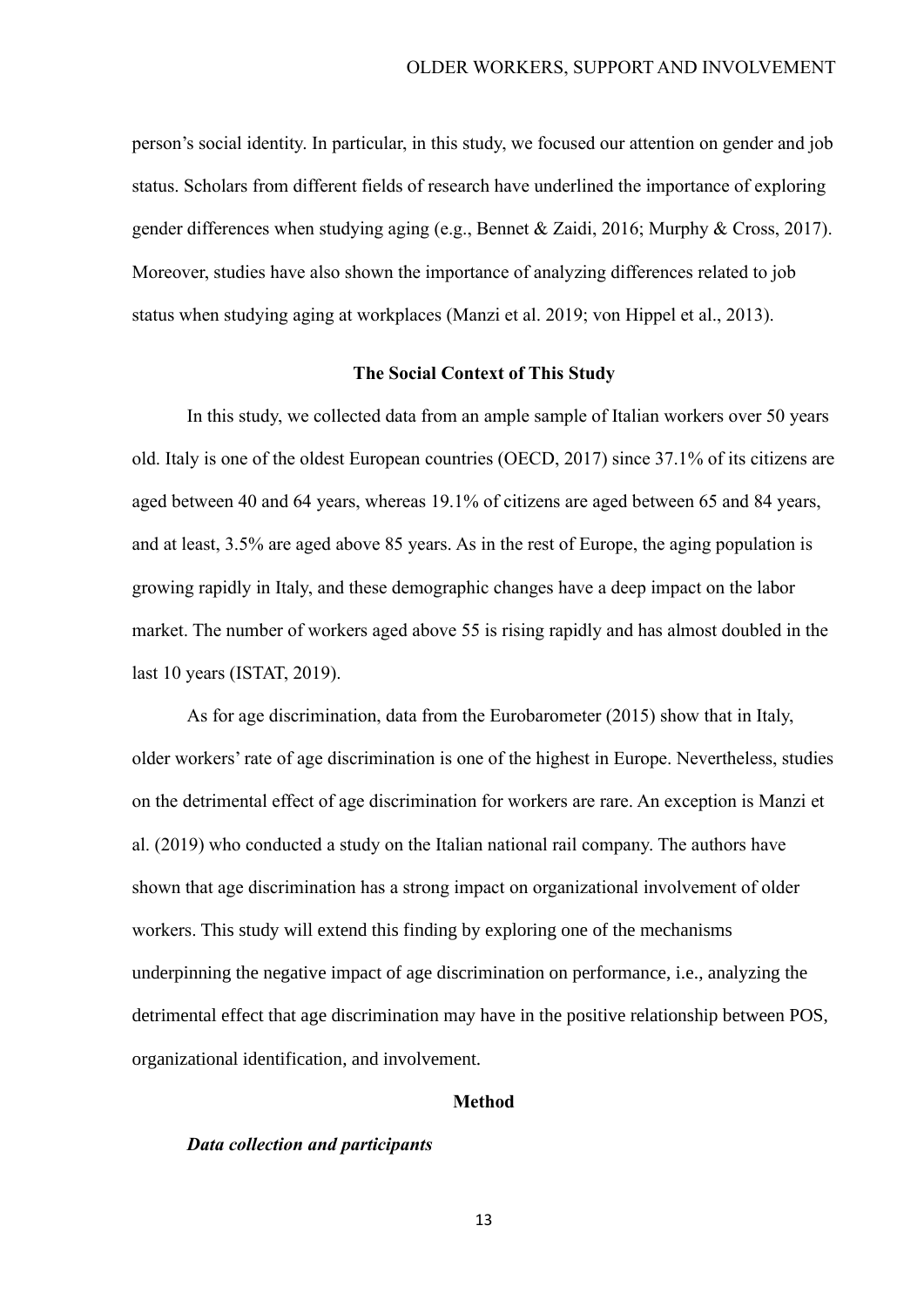Data were collected in a telecommunications company, which offers fixed and mobile telephony services, IP telephony, Internet, and cable television in Italy and abroad. Participants were contacted by email through the Human Resources Offices of the company. The email presented the study and contained a link to an anonymous online survey. The email introduced the study "Talenti senza età" (Ageless Talents), an Italian national who examines the work conditions of older employees across several organizations. The research was founded by Valore D, an association of companies that promotes diversity in the workplace.

The total sample comprises over 4563 employees aged between 50 and 66 years  $(M = 54.7, SD = 3.2)$ , residents in different areas of Italy, of whom, 67.4% are men. Participants self-reported employment status through the classification of workers under the Italian labor law (Art. 2095, Codice Civile Italiano), which differentiates levels of job status (usually corresponding to decreasing levels of income and time flexibility). Response options were managers (dirigenti), supervisors (quadri), clerks (impiegati), and manual workers (operai). In our sample, 2.2% participants were managers, 21.0% were supervisors, and 76.98% were clerks.

#### *Measures*

*Organizational support.* Organizational support was assessed using the three items from Eisenberger, Huntington, Hutchison, and Sowa (1986). Responses were based on a 5-point scale ranging from 1 (totally disagree) to 5 (totally agree). Example items are "My company really cares about my well-being" and "My company shows very little interest in me" (reverse coded;  $\alpha = .76$ ).

*Organizational identification.* Organizational identification was measured with the shared experience subscale of Mael and Tetrick's (1992) organization identification scale. Note that it has been shown that this measure is significantly less overlapping with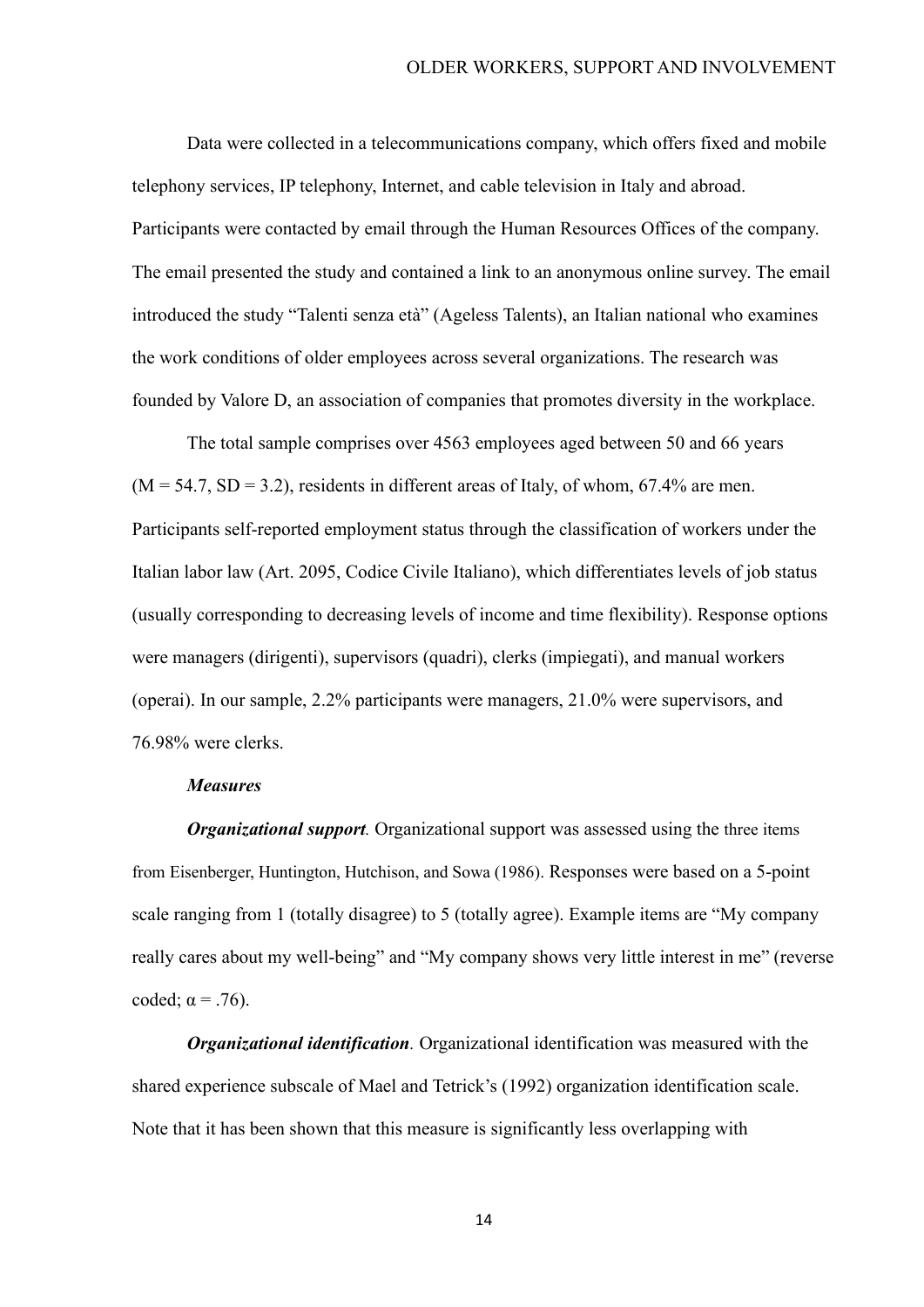involvement than other related measures (Mael & Tetrick, 1992). Responses were based on a 5-point scale ranging from 1 (totally disagree) to 5 (totally agree). Example items are "I'm very interested in what others think about my organization" and "When I talk about my organization, I usually say 'we' rather than 'they'" ( $\alpha$  = 0.86).

*Authenticity*. Authenticity was measured using two subscales of the individual authenticity measure at work (Van den Bosch & Taris, 2014): Authentic Living and Self-Alienation. Given the high correlation between the two subscales  $(>0.60)$ , we collapsed them into a single high-order scale and calculated items average to compute an authenticity score. Example items are "At work, I always stand by what I believe in" and "I don't feel who I truly am at work"  $(\alpha = 0.73)$ .

*Organizational involvement.* Organizational involvement was measured with the Organizational Involvement subscale of the Organizational Commitment Scale (Cook & Wall, 1980) with three items with five options ranging from 1 (strongly disagree) to 5 (strongly agree). Example items are "I'm not willing to put myself out just to help the organization" and "To know that my own work had contributed to the good of the organization would please me"  $(\alpha = 0.74)$ .

*Age-based discrimination.* Perceived age-based discrimination in the workplace were assessed with von Hippel et al.'s (2013) measure. This 5-item scale was originally developed to measure stereotype threat among African Americans (Aronson & Steele, 2005) and was subsequently adapted to assess perceived age-related stereotyping in the workplace. Participants responded using a 5-point scale ranging from 1 (strongly disagree) to 5 (strongly agree). Example items are "People of my age often face biased evaluations in this workplace" and "Some of my colleagues feel that I have less ability because of my age" ( $\alpha$  = 0.67).

### **Data Analysis and Results**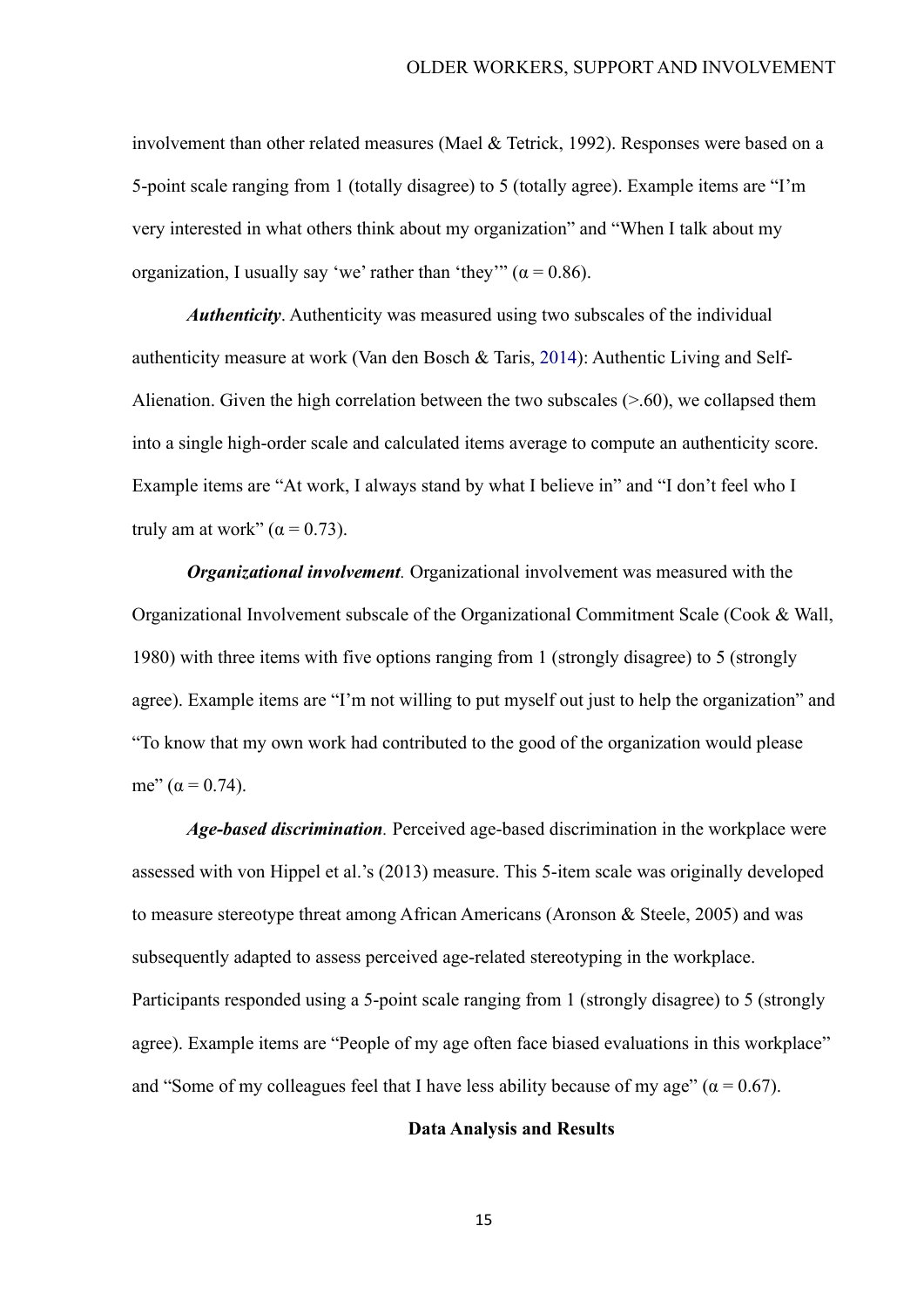As organizational identification and organizational involvement have been seen in previous studies as overlapping constructs (Riketta & van Dick, 2005), we performed a confirmatory factor analysis to verify that they were distinct in the perception of our participants. We performed covariance structure analyses using the AMOS software package. First, we screened the data for univariate and multivariate outlying cases and to check the variable distributions for normality. We then compared the following two models: (a) *Oblique two-dimensional model*. Factor loadings and error variances were estimated, and the correlation between involvement and organizational identification was also estimated. This model tested the hypothesis that involvement and organizational identification are different constructs. (b) *One-dimensional model*. In this model, factor loadings and error variances were estimated as in the previous model but with the correlation between involvement and organizational identification fixed at 1. This model tested the hypothesis that involvement and organizational identification are overlapping constructs. We thus compared goodness of fit indices of these two models through  $\Delta \chi^2$ . The comparison between the two models showed clearly that the oblique model better represents the data:  $\Delta \chi^2 = 5072.4$  df = 1, p < 0.001. This suggests that involvement and organizational identification were distinct constructs in the perception of our participants.

We then computed single indicators for POS, organizational identification, authenticity, organizational involvement, and age discrimination by averaging the items on each scale. In analyzing the statistical distribution of the variables for univariate normality, no issues emerged with regard to skewness and kurtosis (Gravetter & Wallnau, 2014). Table 1 shows means, standard deviations, and correlations between these variables.

*Hypothesis 1***: Organizational identification mediates the relationship between older workers' POS and organizational involvement.**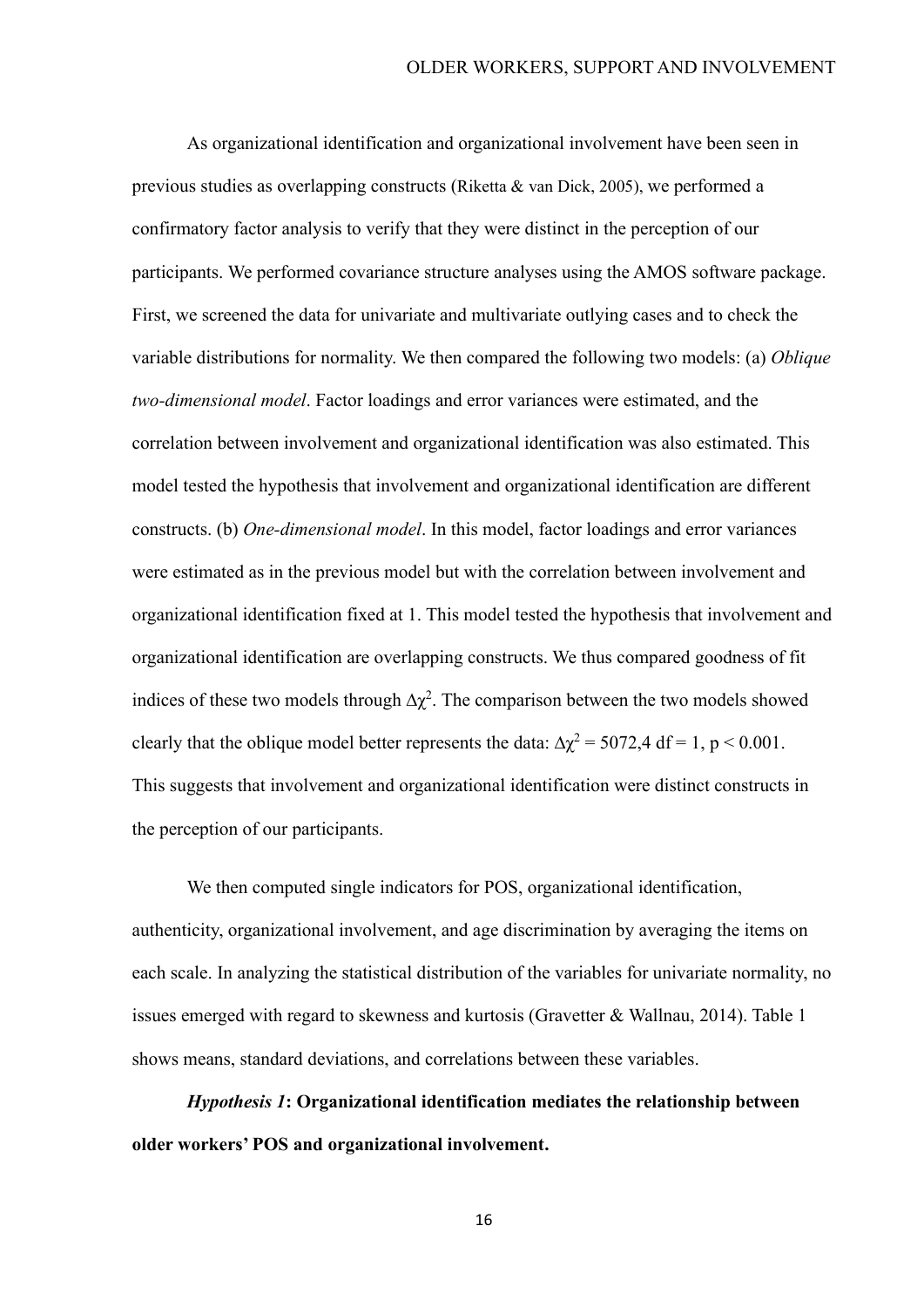# *Hypothesis 2***: Authenticity mediates the relationship between older workers' POS and organizational involvement.**

To test our first and second hypotheses, we performed a path analysis utilizing a single observed score for each construct tested in the model.

Path coefficients were estimated using the maximum likelihood method, and the nonparametric bootstrapping method (based on 2,000 replications) was used to calculate standard error and confidence intervals of indirect effects (Cheung & Lau, 2008). First, we tested direct and indirect (through authenticity and organizational identification) association between POS and organizational involvement in a just-identified model with 0 degree of freedom (Figure 1). All the estimated paths were significant. Figure 1 shows path coefficients and  $R^2$  of the proposed model. To evaluate the goodness of fit with our just-identified model, we considered the  $\mathbb{R}^2$  of each endogenous variable (see also Jöreskog & Sörbom, 1996). The squared multiple correlation indicates that the model explains a significant portion of organizational involvement variance: 36% (95% CI [33%, 38%]).

Tests to examine whether authenticity and organizational identification mediated the relationship between POS and involvement revealed an indirect effect through authenticity  $(\beta = 0.02, 95\%$  bootstrap CI: [0.018, 0.022]) and an indirect effect through organizational identification ( $\beta$  = 0.13, 95% bootstrap CI: [0.091, 0.170]). Results of this model confirm our first and second hypotheses: POS is significantly associated with organizational involvement, and this association is partially mediated by organizational identification (H1) and authenticity (H2).

Finally, to control for a possible effect of gender and job status, we tested a model where job status and gender were related to all the variables present in the model. Note that as supervisors were very few in number, we collapsed manager and supervisors into a single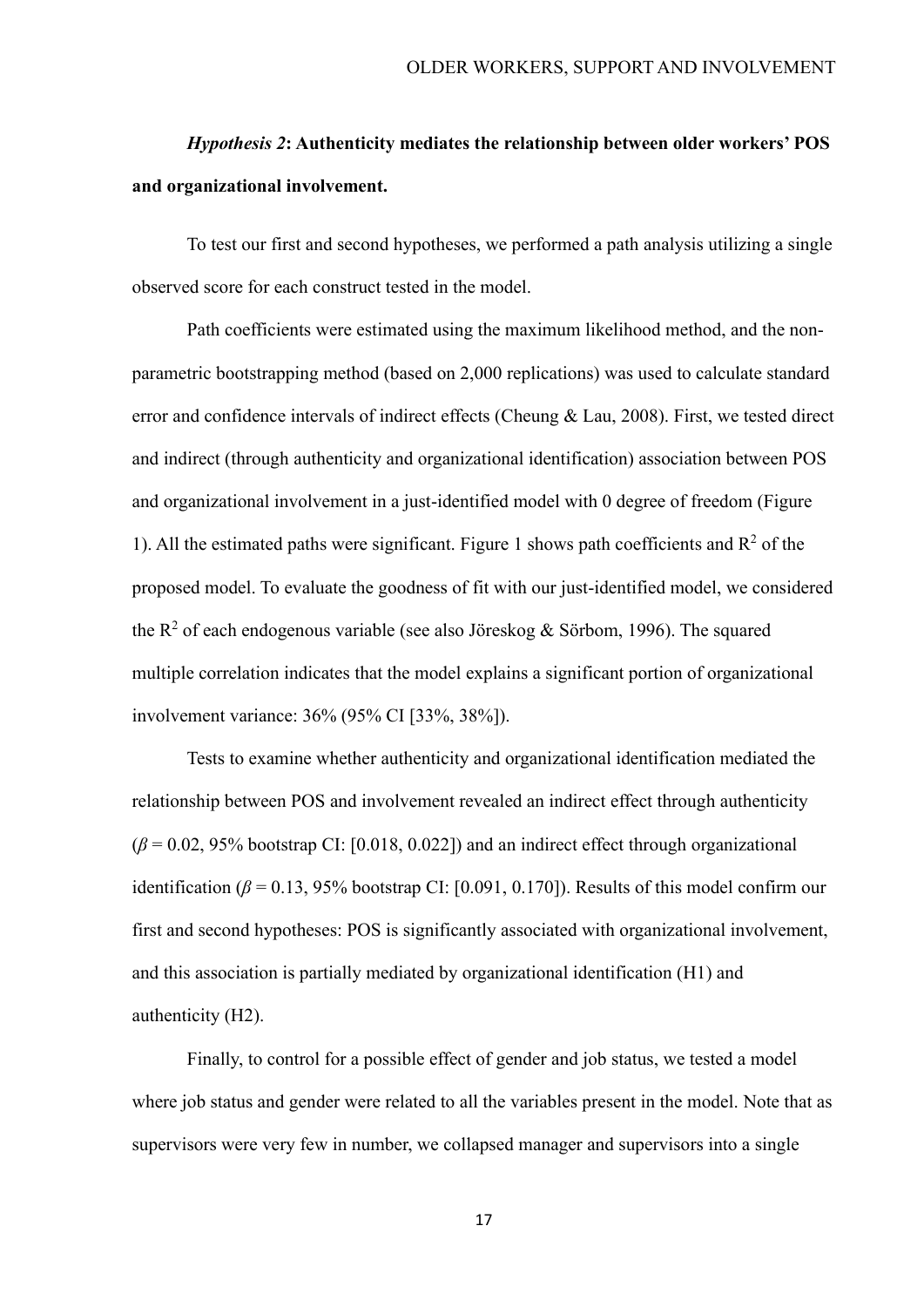category. This model did not change significantly the relation already found in the previous model. We found small but significant negative association between job status and POS, authenticity, organizational identification, and organizational involvement, indicating that workers with lower status display lower level of the aforementioned variables. We also found a small and significant negative association between gender and organizational identification, indicating that women have slightly lower levels of identification, and a significant and positive association of gender and authenticity, evincing that women report higher level of authenticity.

*Hypothesis 3a***: Age discrimination moderates the relationships between POS and organizational identification.** 

*Hypothesis 3b***: Age discrimination moderates the relationships between POS and authenticity.** 

*Hypothesis 3c***: Age discrimination moderates the relationships between POS and organizational involvement.**

To test our second hypothesis, we performed two moderated mediation analysis using MODEL 8 of Hayes' SPSS macro PROCESS [\(Hayes, 2013\)](http://0-www.sciencedirect.com.opac.unicatt.it/science/article/pii/S0747563217304429#bib19). This model tests if the relation between an independent variable (*X*) affects a dependent variable (*Y*), if the effect of *X* on *Y* is mediated by variable *M*, if the effect of *X* on *Y* is moderated by variable *W*, and if the effect of *X* on *M* is moderated by variable *W*. Results of the first model where organization identification was the mediator showed that there was a significant moderation of age discrimination in the relationship between POS and organizational identification ( $\beta$  = −0.058, 95% bootstrap CI: [−0.087, −0.028]) and in the relationships between POS and organizational involvement ( $\beta$  = −0.036, 95% bootstrap CI: [−0.059, −0.019]). Specifically, as shown in Figures 2, the direct effect of POS on organizational identification, the direct effect of POS on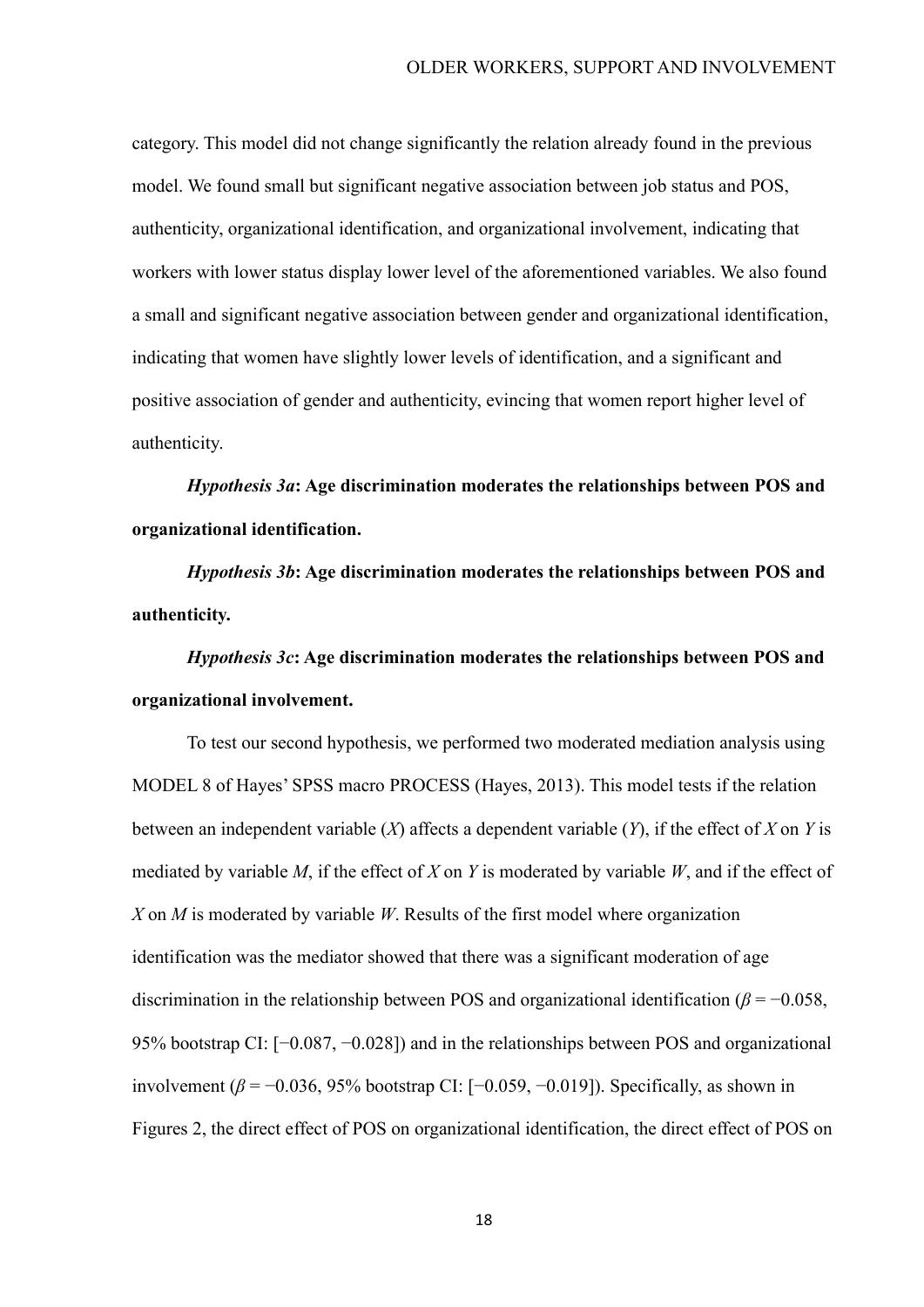organizational involvement, and indirect effects of POS on organizational involvement were lower at high levels of age discrimination. Adjusted  $R^2$  for this model is .343. Finally, we computed a model adding authenticity as a covariate in order to control the effect of this variable. The pattern of results remained unvaried.

Next, we tested if these relationships could vary for the effect of gender and job status. We first performed our previous moderated mediated model with gender and job status as covariates. The effects of mediation or moderation in this model did not vary. We only found a significant effect of gender and job status on organizational identification (gender:  $\beta = -0.083$ , 95% bootstrap CI: [−0.135, −0.030]; job status: *β* = −0.149, 95% bootstrap CI: [−0.206, −0.091]) and a significant effect of job status on organizational involvement (*β* = −0.080, 95% bootstrap CI: [−0.126, −0.035]). These results show that in our sample, men and high-status workers have higher levels of organizational identification and high-status workers show higher organizational involvement. We then tested if gender and job status could affect the moderation effect of age discrimination in the relationship between POS and organizational identification (using MODEL 12 in PROCESS). None of the three interaction terms (gender\*age discrimination\*POS and job status\*age discrimination\*POS) was significant attesting that the moderation effect seems to work similarly for men and women and for workers of different job status.

We then tested our second moderation-moderated model where authenticity was the mediator. In this model, age discrimination did not significantly moderate the relationship between POS and authenticity. As in the previous model, we found a significant moderation of age discrimination in the relationship between POS and organizational involvement  $(\beta = -0.072, 95\%$  bootstrap CI: [-0.099, -0.044]). Adjusted R<sup>2</sup> for this model is 0.132. As for the previous model, we finally controlled for the effect of organizational identification,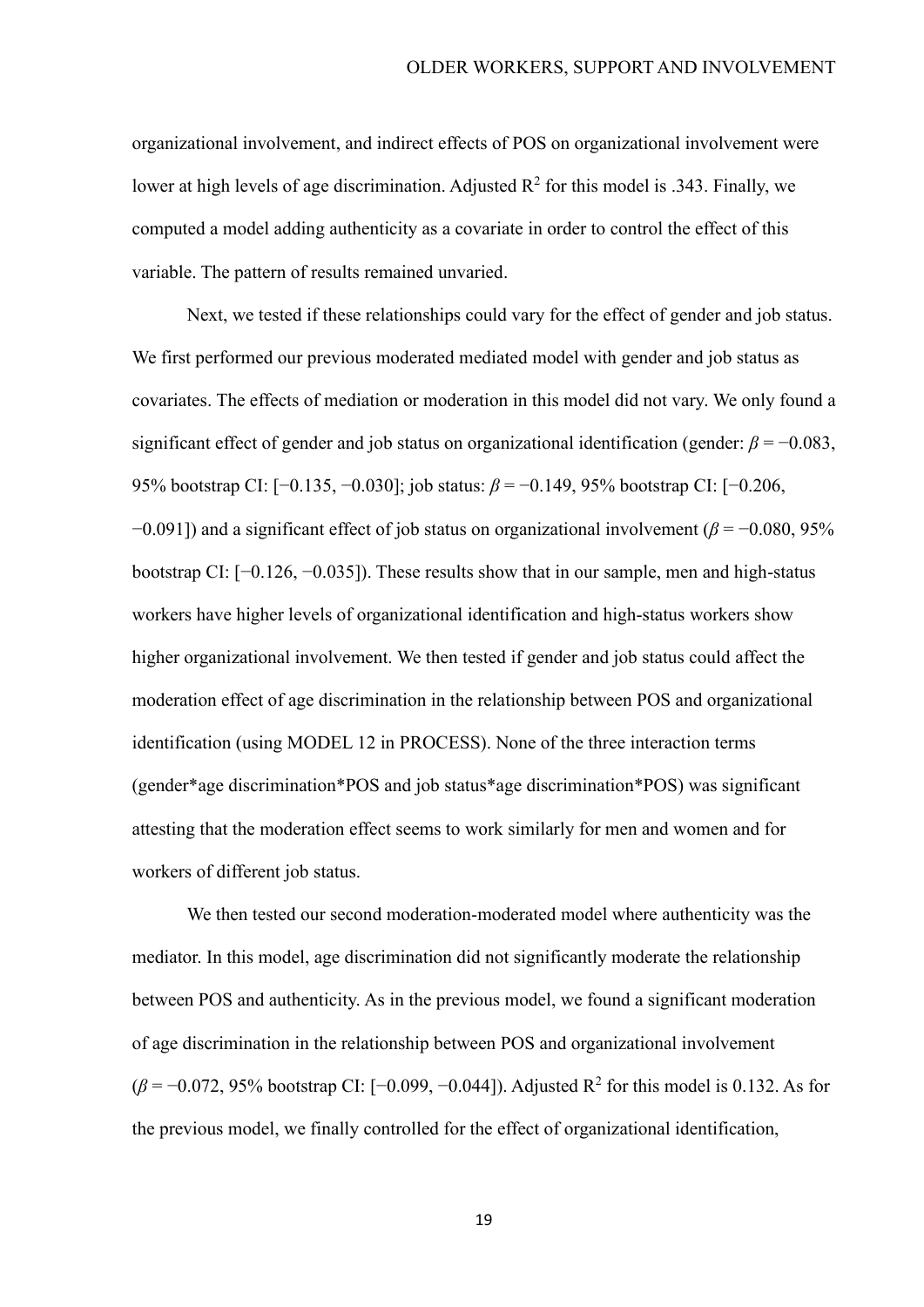inserting this variable as a covariate of the model. The pattern of results remained unvaried. We then tested if gender and job status could affect the moderation effect of age discrimination in the relationship between POS and organizational identification (using MODEL 12 in PROCESS). None of the three interaction terms (gender\*age discrimination\*POS and job status\*age discrimination\*POS) was significant attesting that the moderation effect seems to work similarly for men and women and for workers of different job status.

### **Discussion**

This article focused on analyzing contextual and individual antecedents of work involvement of older workers as it is very important for modern organizations to have employees aged over 50 years engaged in their jobs. One of the main stereotypes about older workers is their lack of motivation and involvement in their work (Nelson, 2002). For this reason, many multinational companies that have a substantial percentage of workers over 50 years old often decide to invest their resources in support policies aimed at making their workers more involved. Indeed, several studies have shown that most committed workers have higher levels of productivity (Hillman, Nicholson, & Shropshire, 2008; Kreiner, Hollensbe, & Sheep, 2006).

We propose a moderated mediational model in which POS predicted involvement and this relationship was mediated by organizational identification and authenticity and in which age-based discrimination moderated these relations.

Our results, confirming the existing literature on this topic (e.g., Kurtessis et al., 2017), show that POS has a positive impact on workers' involvement. The analyses performed also confirm that—in line with a social identity perspective—when older workers feel supported, they tend to identify more with their organization, and this partially explains why they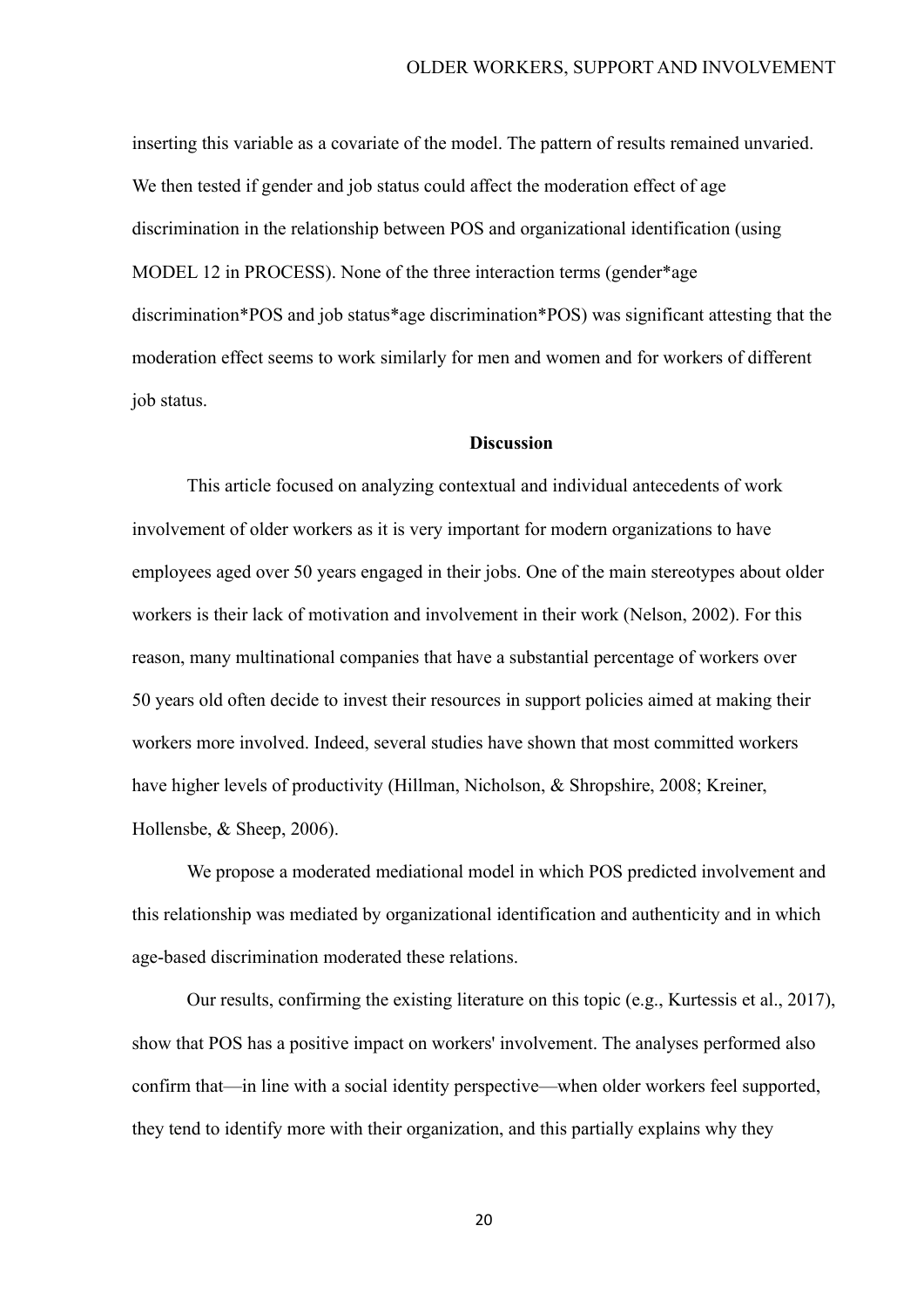increase their levels of involvement. These results replicate findings of existing studies analyzing different cohort of workers and conducted on differing cultural contexts (e.g., Kurtessis et al., 2017).

Going beyond this replication results, our study also provides new insight to understand how the organizational context affects employees' self-processes and how this in turn is associated with employees' involvement. For the first time, we tested an improved mediational model that adds employees' authenticity as mediator of the relationship between POS and involvement. Consistent with what was hypothesized, we found support for our prediction. Results give evidence of a significant mediated effect of POS on involvement through authenticity, controlling for the effect of organizational identification. It seems that working for an organization that is interested in employees' well-being may help workers aged over 50 years to feel more at ease and more in contact with their true selves, in that they do not need to enact instrumental and inauthentic behavior to obtain benefits. The effect size of this extended mediational model is notable (0.36), explaining a significant amount of variance of involvement of employees over 50 years. Thus, companies seem to help their workers by fostering important individual needs that maintain positive identity processes in different ways and in effect increase involvement.

Previous studies have shown that age-based stereotype threats can deter older workers from staying in the workforce or hinder their motivation to work (Edward & Paccei, 2010; Brooke & Taylor, 2005; Manzi, et al., 2019). In line with this literature, results also show that age-based discrimination negatively affects these relationships: Perceived discrimination based on age reduces POS's ability to foster involvement both directly and indirectly through organizational identification. Even if the moderation effect is small, this study highlights an issue with the key variables in our sample: Although normally workers would be more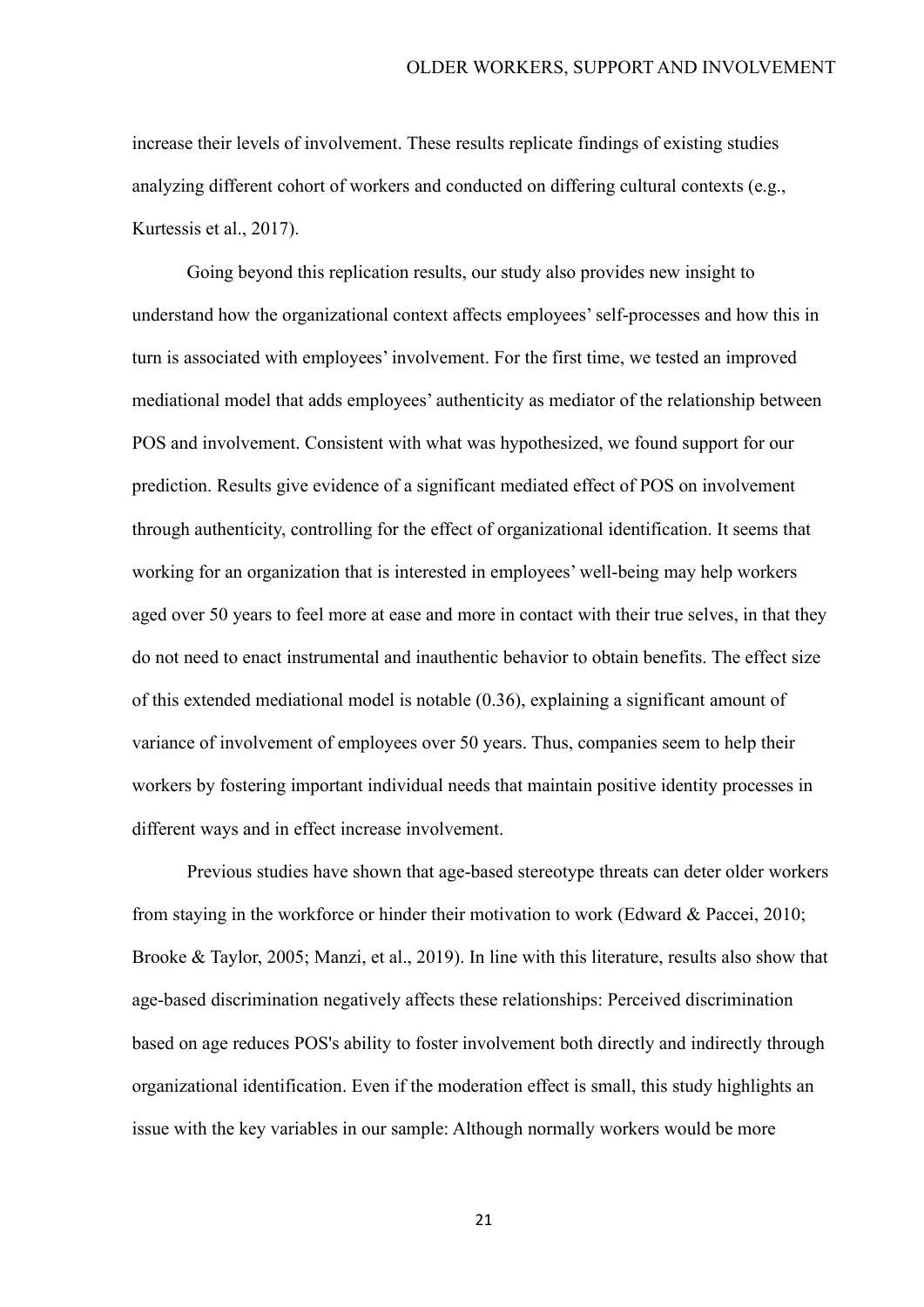involved the more that they feel their institution is supportive, this relationship weakens the more they feel that they have been discriminated against based on their age. Certainly, this small improvement should be further analyzed with (quasi)experimental follow-up studies.

With an increasing age diversity in organizations, there is a greater risk of age discrimination because of the negative stereotypes (Kunze, et al., 2011). Our research highlights the need for organizations to take seriously the threat of such discrimination in the workplace if they wish to maintain highly involved workers. Organizations therefore should not only implement general support policies but also focus on the age diversities and on the fight against age stereotypes. A possible way to change age stereotypes is the generation of opportunities for positive intergenerational contact, which has been demonstrated to reduce prejudice and increase in-group identification (Abrams, Eller, & Bryant, 2006). Such policies may provide increased support and opportunities for older workers, thereby fostering increased levels of work involvement (Flynn, 2010; Xanthopoulou, Bakker, Demerouti, & Schaufeli, 2009). Moreover, literature suggests that intervention methods highlighting counter-stereotypical and positive examples of a target group hold promise for attitude amelioration (e.g., Ramasubramanian, 2011). For example, Malinen and Johnston (2013) have found that the imagery of a counter-stereotypical older worker reduces the degree of explicit bias against that group. Thus, internal and external companies' communication should work in the direction of avoiding stereotypical presentation of this target population and increase the exposure to counter-stereotypical and positive older workers.

This study presents also some limitations. First of all, the correlational nature of our design does not permit to infer the direction of causality. As far as for the mediation of organizational identification, previous studies have assessed the direction of these relationships [\(Lam](https://journals.sagepub.com/doi/full/10.1177/0018726715584689) et al., 2016), and thus, we feel that there is enough evidence to at least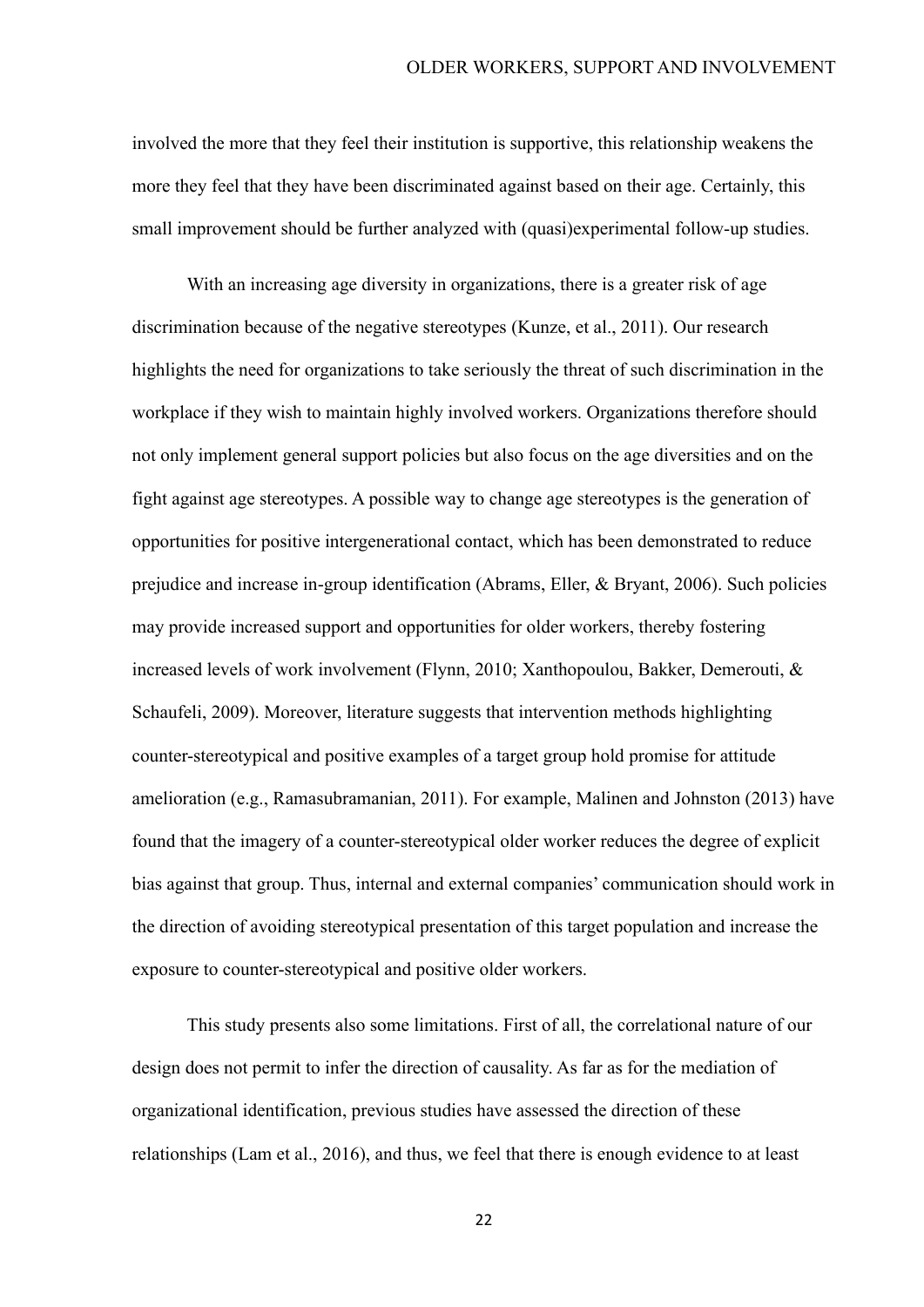suggest a cycle of influence between POS, organizational identification, and organizational involvement. As far as for authenticity, the direction of the path analyzed is still to be highlighted. Specifically in some studies, it has been proposed that organizational identification could be a predictor of authenticity that in turn predicts work outcomes (Mishra, 2011). Moreover, our study includes only older workers. Future researches should analyze this model confronting different generational cohorts. These would allow to see if these results could vary according to generations of workers. Moreover, it would be interesting to replicate our theoretical model in a sample of younger workers who are, as often as older workers, targets of age-based discriminations (Snape, & Redman, 2003). Finally, data were collected through self-report measures, and even if they were collected in complete anonymity, the questionnaire was presented in a judgment-free manner; hence, the participants could not be completely immune to participants bias.

Despite of the above limitations, this study offers new insights on the processes that leads toward a higher involvement of older workers at work and gives new vision for organizations to intervene in favor of this particular target of population.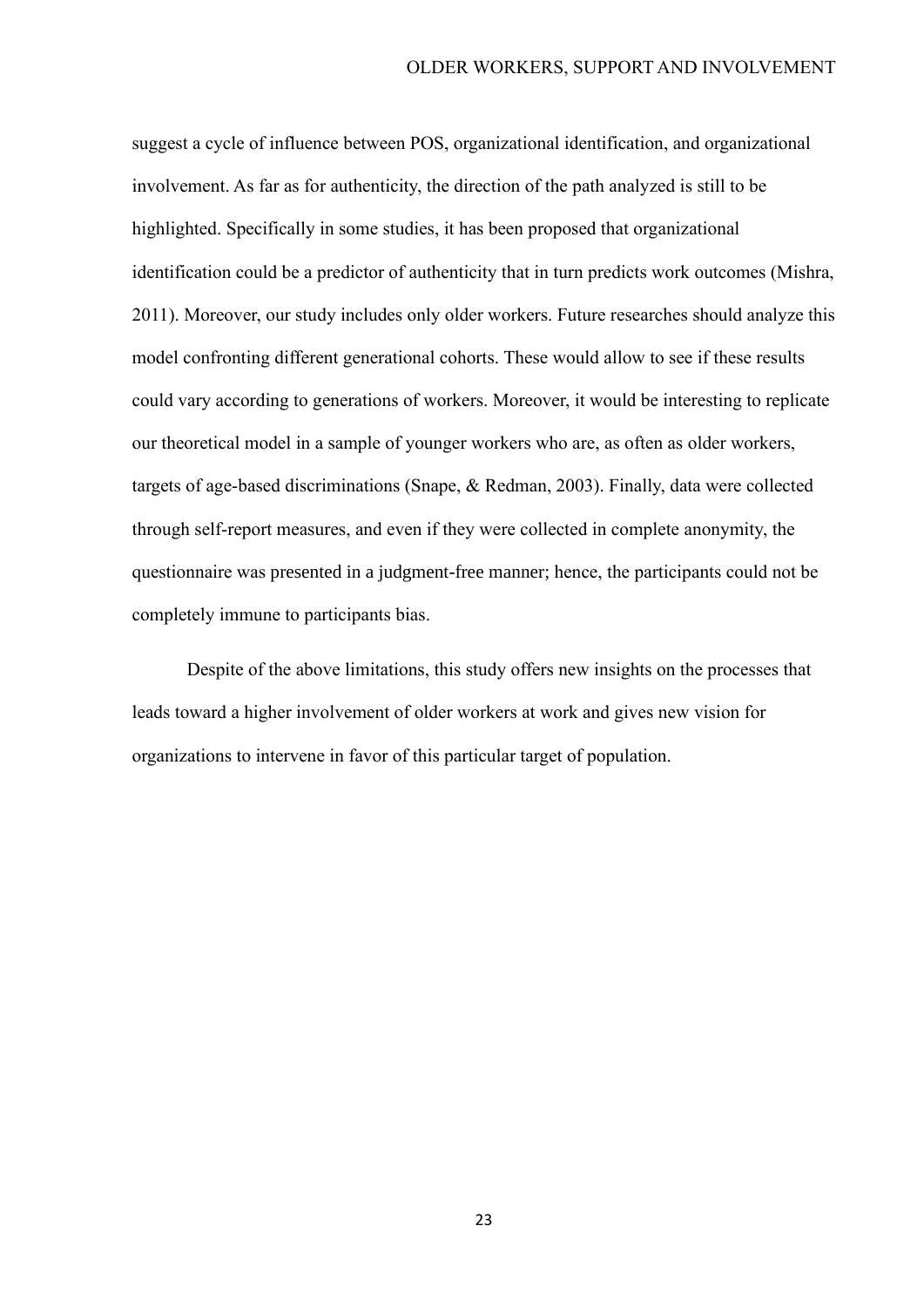#### **References**

- Abrams, D., Eller, A., & Bryant, J. (2006). An age apart: the effects of intergenerational contact and stereotype threat on performance and intergroup bias. *Psychology and aging*, *21*, 691-702.
- Armeli, S., Eisenberger, R., Fasolo, P., & Lynch, P. (1998). Perceived organizational support and police performance: The moderating influence of socioemotional needs. *Journal of applied psychology*, *83*, 288-297. doi:10.1037/0021-9010.83.2.288
- Bal, P., & Kooij, D. (2011). The relations between work centrality, psychological contracts, and job attitudes: the influence of age. *European Journal of Work and Organizational Psychology, 20,* 497-523. doi:10.1080/13594321003669079
- Bayl-Smith, P. & Griffin, B. (2014). Age discrimination in the workplace: identifying as a late-career worker and its relationship with engagement and intended retirement age, *Journal of Apllied Social Psychology, 44,* 588-599. doi:10.1111/jasp.12251
- Bennett, R., & Zaidi, A. (2016). Ageing and development: Putting gender back on the agenda. *International Journal on Ageing in Developing Countries*, *1*, 5-19. Retrieved from <http://eprints.glos.ac.uk/id/eprint/3796>
- Bousfield, C. & Hutchison, P. (2010). Contact, anxiety, ad young people's attitudes and behavioral intentions towards the elderly. *Educational Gerontology, 36,* 451-466. doi:10.1080/03601270903324362
- Brooke, L., & Taylor, P. (2005). Older workers and employment: Managing age relations. *Ageing & Society*, *25,* 415-429. doi:10.1017/S0144686X05003466
- Buchanan, B. (1974). Building organizational commitment: The socialization of managers in work organizations. *Administrative science quarterly*, 533-546. doi:10.2307/2391809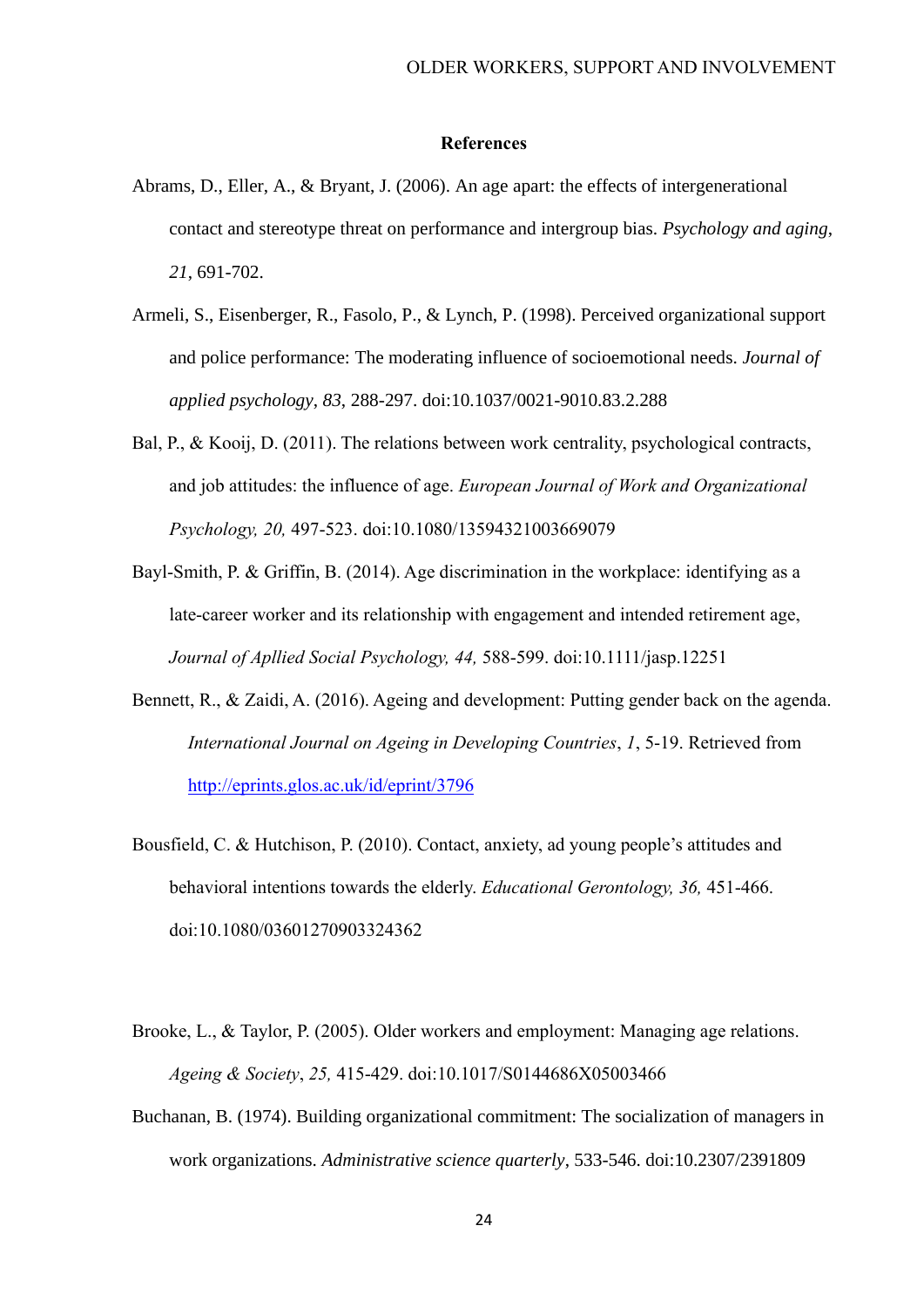Butler R (1975). *Why survive? Being old in America.* New York: Harper & Row.

- Caesens, G., Marique, G., & Stinglhamber, F. (2014). The relationship between perceived organizational support and affective commitment. *Journal of Personnel Psychology, 13,*  167-173. doi:10.1027/1866-5888/a000112
- Casad, B., & Bryant, W. (2016). Addressing stereotype threat is critical to diversity and inclusion in organizational psychology. *Frontiers in Psychology, 7,* 1-18. doi: 10.3389/fpsyg.2016.00008
- Caza, B. B., Moss, S., & Vough, H. (2018). From synchronizing to harmonizing: The process of authenticating multiple work identities. *Administrative Science Quarterly*, *63*, 703- 745.
- Cha, S. E., Hewlin, P. F., Roberts, L. M., Buckman, B. R., Leroy, H., Steckler, E. L., Ostermeier, K., & Cooper, D. (2019). Being your true self at work: Integrating the fragmented research on authenticity in organizations. *Academy of Management Annals*, *13*, 633-671.
- Cheung, G. W., & Lau, R. S. (2008). Testing mediation and suppression effects of latent variables: Bootstrapping with structural equation models. *Organizational research methods*, *11*, 296-325.
- Cleveland, J. N., Huebner, L. A., & Hanscom, M. E. (2017). The Intersection of Age and Gender Issues in the Workplace. In *Age Diversity in the Workplace: An Organizational Perspective*. Emerald Publishing Limited.
- Cook, J., & Wall, T. (1980). New work attitude measures of trust, organizational commitment and personal need non - fulfilment. *Journal of Occupational Psychology*, 53, 39-52. doi:10.1111/j.2044-8325.1980.tb00005.x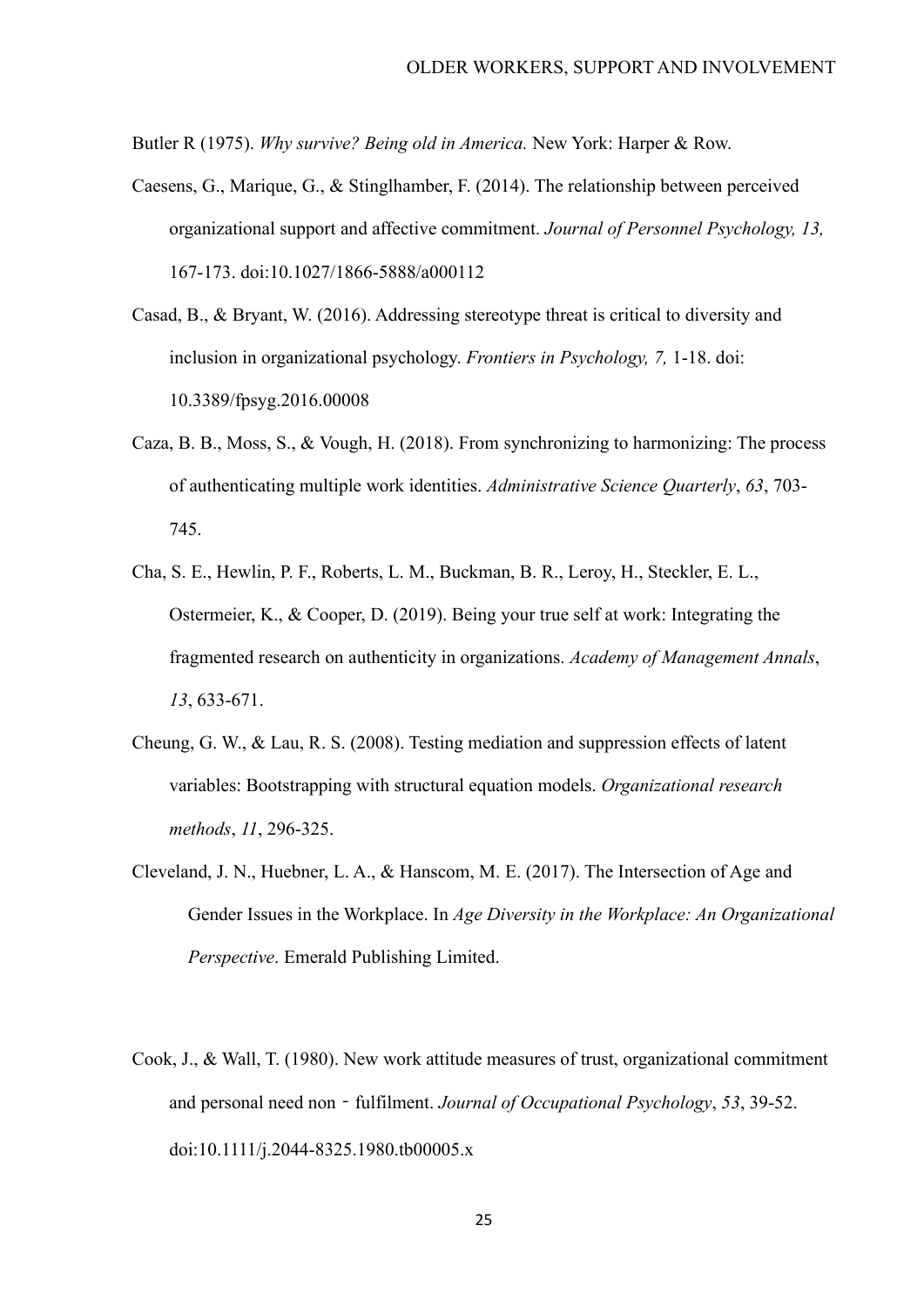- Cuomo, S., & Mapelli, A. (2014). *Engagement e carriera: il peso dell'età.* Milano: EGEA S.p.A.
- Edwards, M. R., & Peccei, R. (2010). Perceived organizational support, organizational identification, and employee outcomes: Testing a simultaneous multifoci model. *Journal of Personnel Psychology, 9,* 17-26. doi:10.1027/1866-5888/a000007
- Eisenberger, R., Huntington, R., Hutchison, S., & Sowa, D. (1986). Perceived Organizational Support. *Journal of Applied Psychology*, *71*, 500-507. doi:10.1037/0021-9010.71.3.500
- Eisenberger, R., & Stinglhamber, F. (2011). *Perceived organizational support: Fostering enthusiatic and productive employees.* Washington, DC, US: American Psychological Association. doi:10.1037/12318-000
- Eurobarometer on Discrimination (2015). Retrieved from http://ec.europa.eu/justice/events/colloquium-fundamental-rights-2015/files/factsheets/factsheet\_eurobarometer\_fundamental\_rights\_2015\_en.pdf

European Commission's Joint Employment Report (2019), retrived from http://ec.europa.eu

Eurostat (2019). Employment statistics. retrived from http://ec.europa.eu

- Fernandez-Ballesteros, R., Olmos, R., Santacreu, M., Bustillos, A., & Molina, M. A. (2017). The role of perceived discrimination on active aging*. Archives of gerontology and geriatrics, 71,* 14-20. doi:10.1016/j.archger.2017.02.004
- Flynn, M. (2010). Who would delay retirement? Typologies of older workers. *Personnel Review, 39,* 308-324. doi:10.1108/13620431011075349
- Fuller, J. B., Barnett, T., Hester, K., & Relyea, C. (2003). A social identity perspective on the relationship between perceived organizational support and organizational commitment. *The Journal of Social Psychology*, *143,* 789-791. doi:10.1080/00224540309600432

Gardner, W. L., Cogliser, C. C., Davis, K. M., & Dickens, M. P. (2011). Authentic leadership: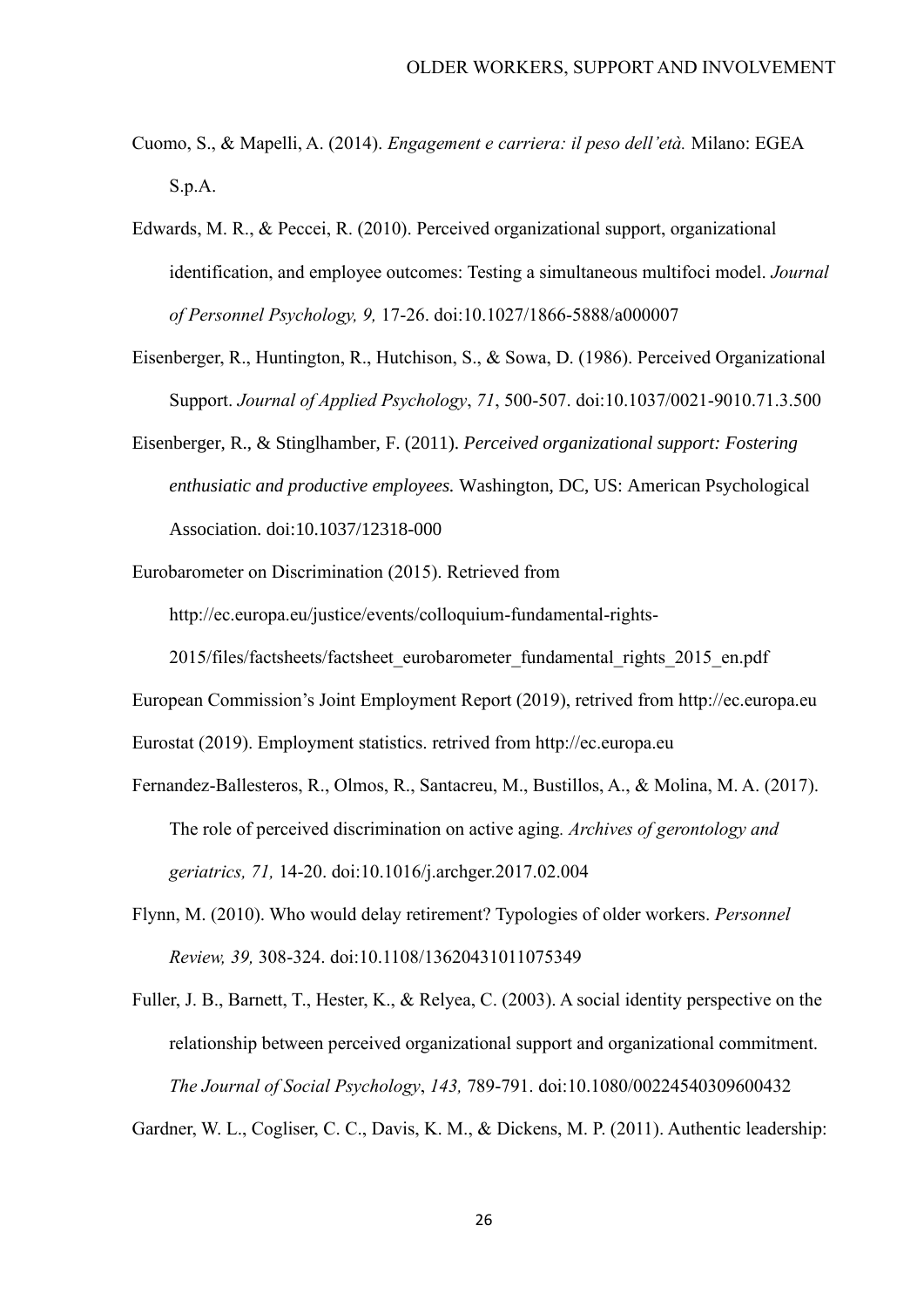A review of the literature and research agenda. *The leadership quarterly*, *22*, 1120-1145.

- Gravetter, F. J., & Wallnau, L. B. (2014). Introduction to the t statistic. *Essentials of statistics for the behavioral sciences, 8,* 252.
- Hayes, A. F. (2013). *Introduction to mediation, moderation, and conditional process analysis: A regression-based approach*. New York, NY: Guilford.
- Hall, D. T., & Lawler, E. E. (1970). Job characteristics and pressures and the organizational integration of professionals. *Administrative Science Quarterly, 15,* 271-281.
- Han, J., & Richardson, V. E., (2015). The relationships among perceived discrimination, selfperceptions of aging, and depressive symptoms: A longitudinal examination of age discrimination. *Aging & Mental Health*, *19,* 747-755. doi:10.1080/13607863.2014.962007
- Harter, S. 2002. Authenticity. In C. R. Snyder & S. Lopez (Eds.), *Handbook of positive psychology* (pp. 382–394). London: Oxford University Press.
- Hewlin, P. F., Dumas, T. L., & Burnett, M. F. (2017). To thine own self be true? Facades of conformity, values incongruence, and the moderating impact of leader integrity. *Academy of Management Journal*, *60*, 178-199.
- Hillman, A. J., Nicholson, G., & Shropshire, C. (2008). Directors' multiple identities, identification, and board monitoring and resource provision. *Organization Science, 19,* 441-456. doi:10.1287/orsc.1080.0355
- Hur, W. M., Won Moon, T., & Jun, J. K. (2013). The role of perceived organizational support on emotional labor in the airline industry. *International Journal of Contemporary Hospitality Management*, *25*, 105-123.
- ISTAT (2019). Indicatori Demografici. Stime per l'anno 2018. Report del 7 febbraio 2019. Roma: Sistema statistico nazionale. Istituto nazionale di statistica.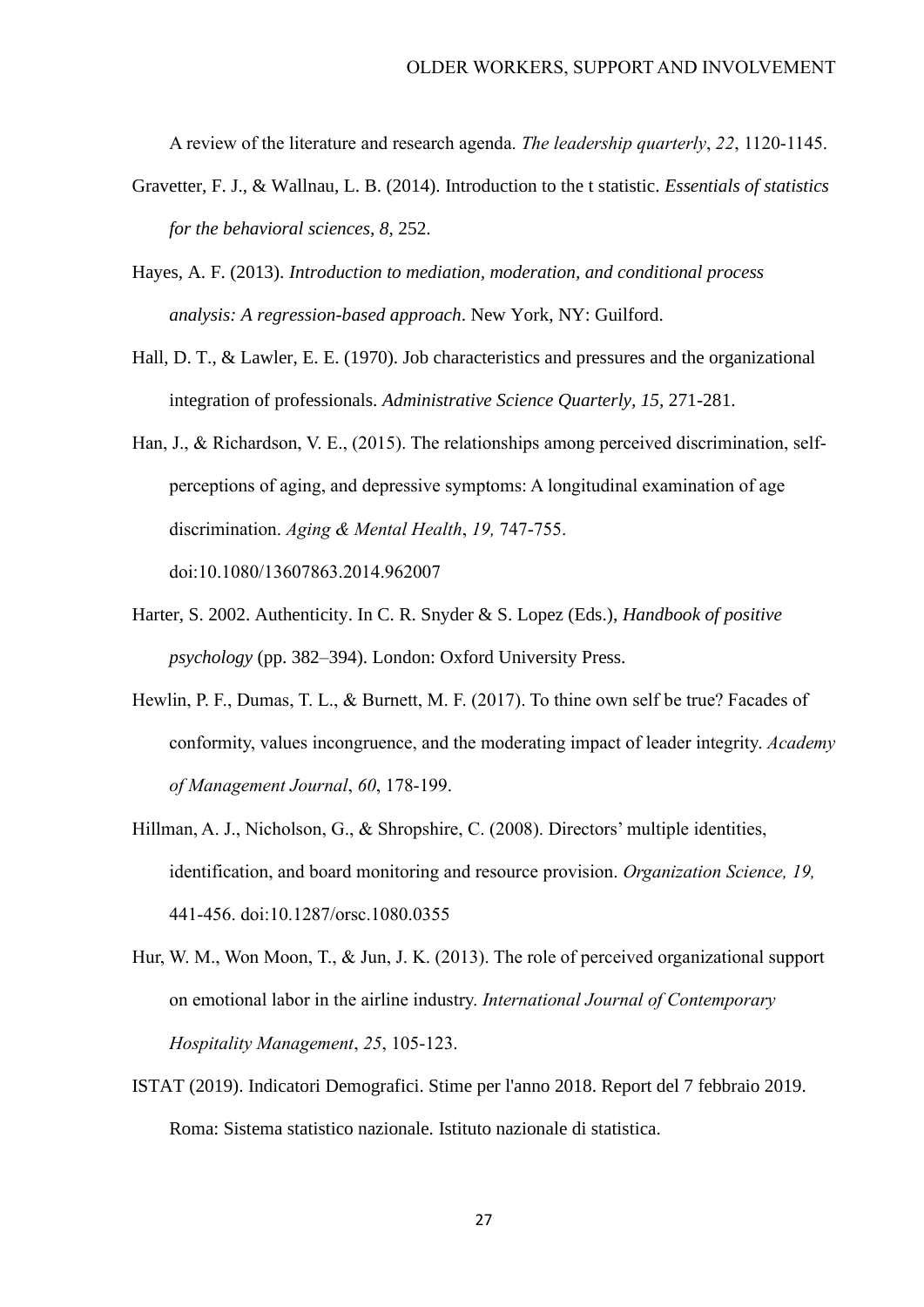- Jiang, J. (2015). Workers identification. The moderating effect of perceived employment discrimination. *Procedia–Social and Behavioral Sciences, 205,* 306-314.
- Jöreskog, K. G., & Sörbom, D. (1996). *LISREL 8: User's reference guide*. Scientific Software International.
- Kim, K. Y., Eisenberger, R., & Baik, K. (2016). Perceived organizational support and affective organizational commitment: Moderating influence of perceived organizational competence. *Journal of Organizational Behavior*, *37*, 558-583. doi:10.1002/job.2081
- Kreiner, G. E., Hollensbe, E. C., & Sheep, M. L. (2006). Where is the "me" among the "we"? Identity work and the search for optimal balance. *Academy of Management Journal, 49,* 1031-1057. doi:10.5465/amj.2006.22798186
- Kuntz, J. R., & Abbott, M. (2017). Authenticity at work: A moderated mediation analysis. *International Journal of Organizational Analysis*, *25*, 789-803.
- Kunze, F., Boehm, S., & Bruch, H. (2011). Age diversity, age discrimination climate and performance consequences a cross organizational study. *Journal of Organizational Behavior*, *32,* 264-290. doi:10.1002/job.698
- Kurtessis, J. N., Eisenberger, R., Ford, M. T., Buffardi, L. C., Stewart, K. A., & Adis, C. S. (2017). Perceived organizational support: A meta-analytic evaluation of organizational support theory. *Journal of management, 43,* 1854-1884.
- Lam, L. W., Liu, Y., & Loi, R. (2016). Looking intra-organizationally for identity cues: Whether perceived organizational support shapes employees' organizational identification. *Human Relations, 69,* 345-367. doi:10.1177/0018726715584689
- Lawler, E. E., & Hall, D. T. (1970). Relationship of job characteristics to job involvement, satisfaction, and intrinsic motivation. *Journal of Applied Psychology, 54*, 305-312. doi:10.1037/h0029692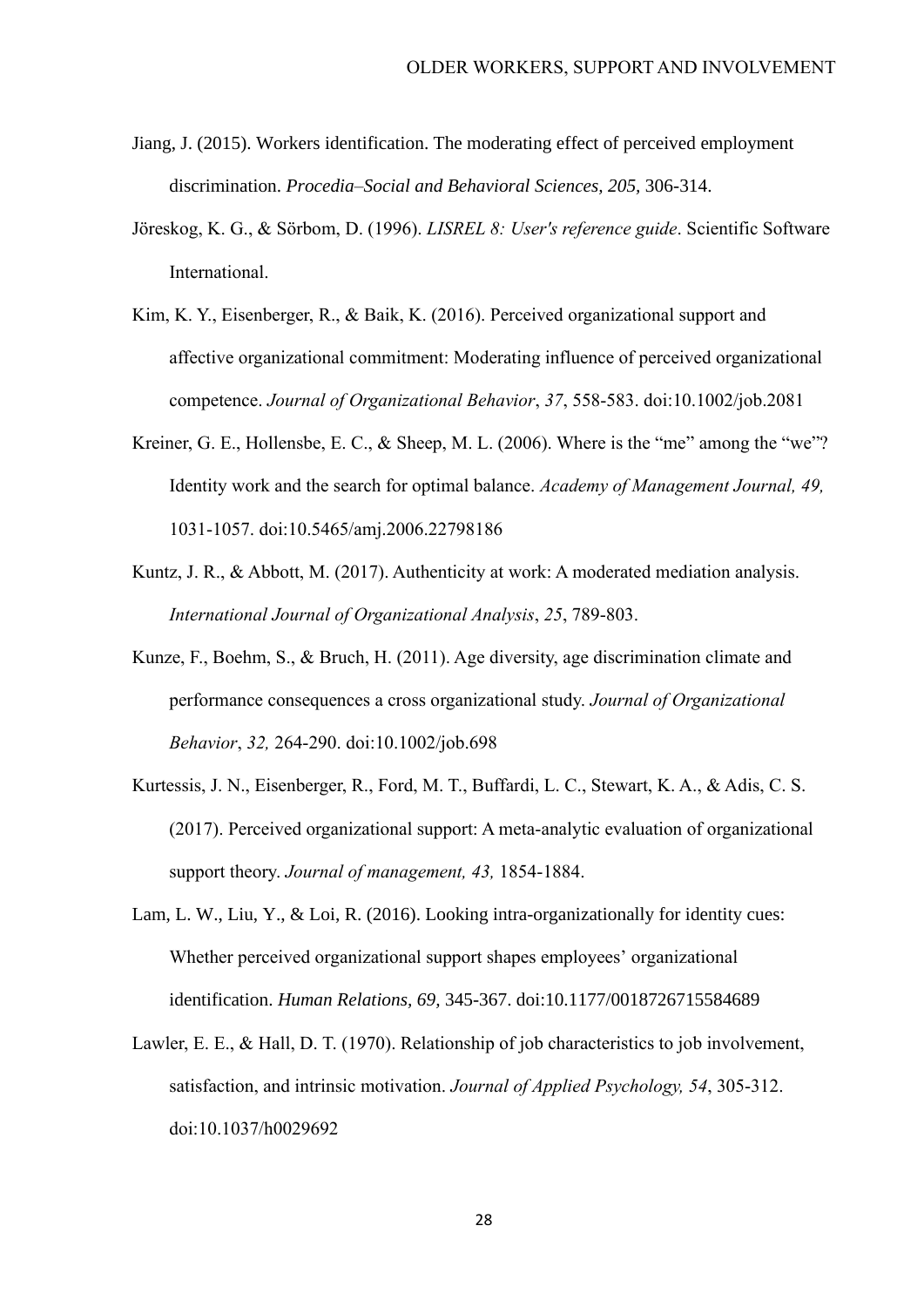- [Lazazzara,](https://www.emeraldinsight.com/author/Lazazzara%2C+Alessandra) A., & [Bombelli,](https://www.emeraldinsight.com/author/Bombelli%2C+Maria+Cristina) M. (2011). HRM practices for an ageing Italian workforce: the role of training. *Journal of European Industrial Training, 35,* 808-825. doi:10.1108/03090591111168339
- Leroy, H., Anseel, F., Dimitrova, N. G., & Sels, L. (2013). Mindfulness, authentic functioning, and work engagement: A growth modeling approach. *Journal of Vocational Behavior*, *82*, 238-247.
- Lodahl, T. M., & Kejner, M. (1965). The definition and measurement of job involvement. *Journal of Applied Psychology, 49,* 24-33. doi:10.1037/h0021692
- Mael, F., & Ashforth, B. E. (1992). Alumni and their alma mater: A partial test of the reformulated model of organizational identification. *Journal of Organizational Behavior*, *13*, 103-123. doi:10.1002/job.4030130202
- Mael, F. A., & Tetrick, L. E. (1992). Identifying organizational identification. *Educational and Psychological Measurement, 52*, 813-824.
- Sanna Malinen & Lucy Johnston (2013) Workplace Ageism: Discovering Hidden Bias, *Experimental Aging Research, 39*, 445-465, DOI: 10.1080/0361073X.2013.808111
- Manzi, C., Paderi, F., Benet Martínez, V., & Coen, S. (2019). Age based stereotype threat and negative outcomes in the workplace: Exploring the role of identity integration. European *Journal of Social Psychology, 49,* 705-716. doi:10.1002/ejsp.2533
- Marique, G., Stinglhamber, F., Desmette, D., Caesens, G., & De Zanet, F. (2013). The relationship between perceived organizational support and affective commitment: A social identity perspective. *Group & Organization Management*, *38*, 68-100.
- Metin, U. B., Taris, T. W., Peeters, M. C., van Beek, I., & Van den Bosch, R. (2016). Authenticity at work–a job-demands resources perspective. *Journal of Managerial Psychology*, *31*, 483-499.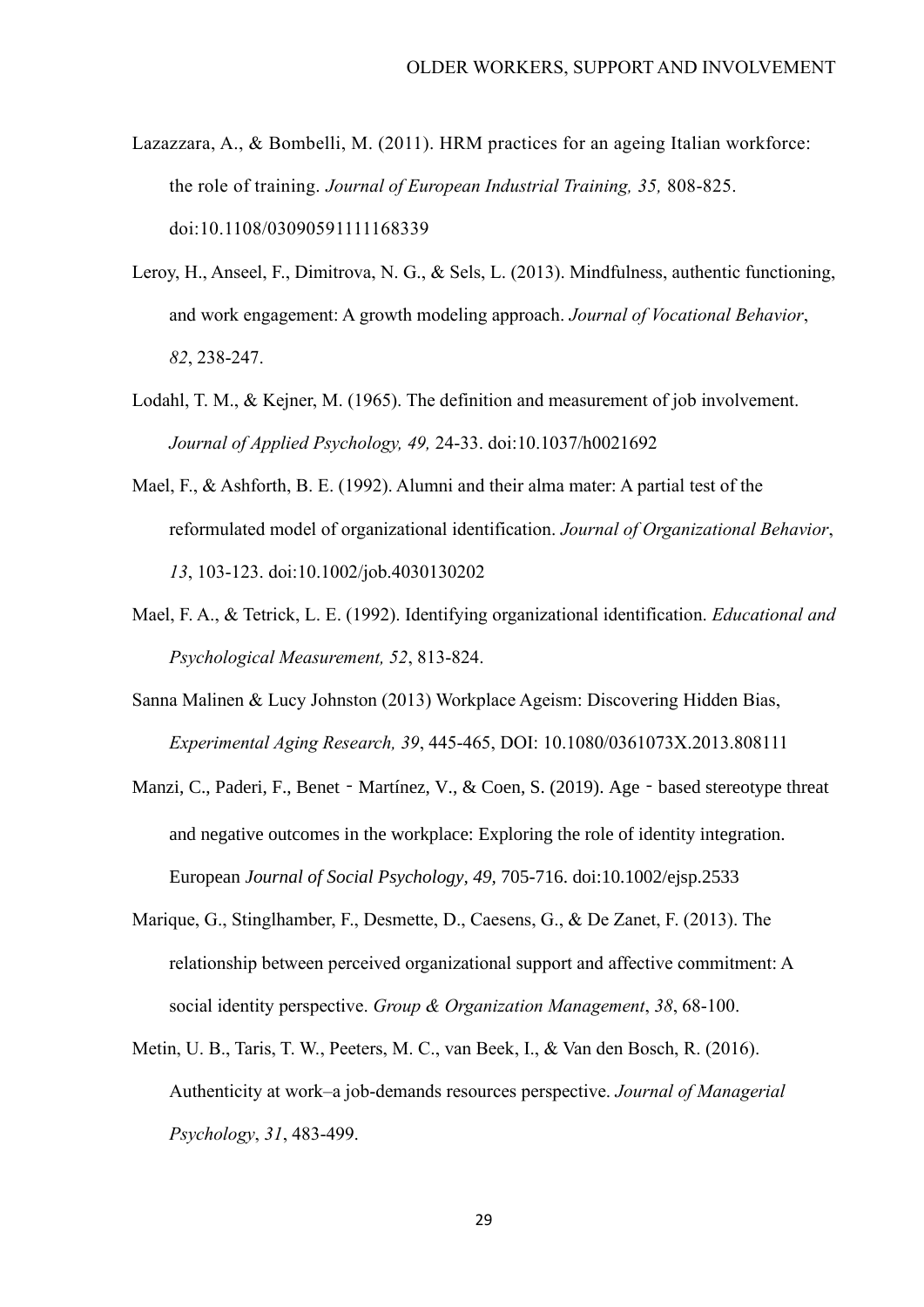- Meyer, J. P., Stanley, D. J., Herscovitch, L., & Topolnytsky, L. (2002). Affective, continuance, and normative commitment to the organization: A meta-analysis of antecedents, correlates, and consequences. *Journal of vocational behavior, 61,* 20-52. doi:10.1006/jvbe.2001.1842
- Mignonac, K., Herrbach, O., & Guerrero, S. (2006). The interactive effects of perceived external prestige and need for organizational identification on turnover intentions. *Journal of Vocational Behavior, 69*, 477-493. doi:10.1016/j.jvb.2006.05.006
- Mishra, S. K. (2011). Exploring the Antecedent and Consequences of Authenticity of Emotional Expression. In *What Have We Learned? Ten Years On* (pp. 319-339). Emerald Group Publishing Limited.
- Murphy, C. & Cross, C. (2017). Gender, Age and Labour Market Experiences. In Parry E., McCarthy J. (Eds.) *The Palgrave Handbook of Age Diversity and Work*. Palgrave Macmillan, London
- Nelson, T. D. (2011). Ageism: The strange case of prejudice against the older you. In *Disability and aging discrimination* (pp. 37-47). Springer, New York, NY.

OECD (2017). *Preventing Ageing Unequally.* Paris: OECD Publishing.

- Posthuma, R. & Campion, M. (2009). Age Stereotypes in the Workplace: Common Stereotypes, Moderators, and Future Research Direction. *Journal of Management, 35,* 158-188. doi:10.1177/0149206308318617
- Porter, L. W., Steers, R. M., Mowday, R. T., & Boulian, P. V. (1974). Organizational commitment, job satisfaction, and turnover among psychiatric technicians. *Journal of applied psychology, 59,* 603-609. doi:10.1037/h0037335
- Preacher, K. J., & Hayes, A. F. (2004). SPSS and SAS procedures for estimating indirect effects in simple mediation models. *Behavior research methods, instruments, &*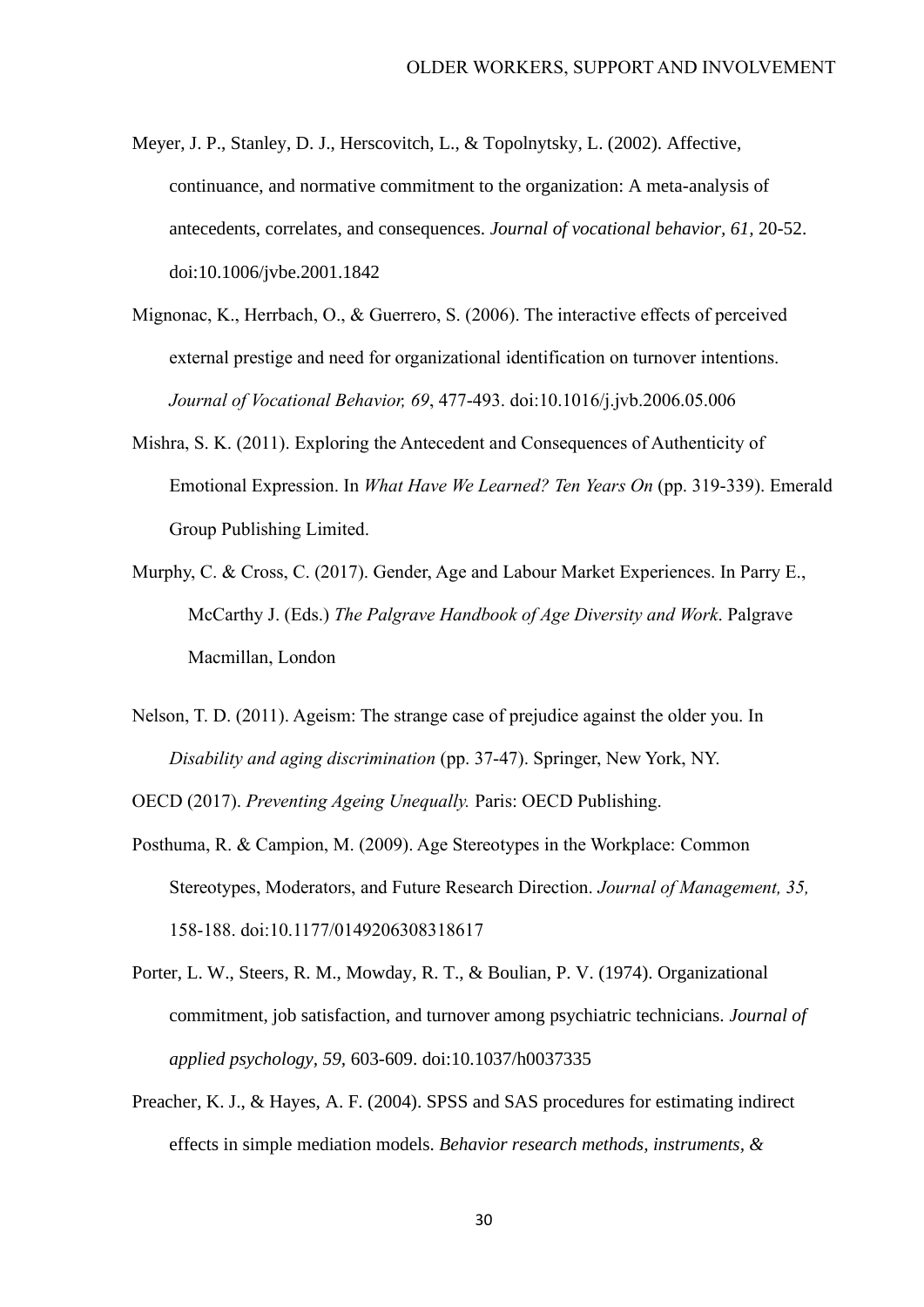*computers, 36,* 717-731. doi:10.3758/BF03206553

- Ramasubramanian, S. (2011). The impact of stereotypical versus counterstereotypical media exemplars on racial attitudes, causal attributions, and support for affirmative action. *Communication Research*, *38*(4), 497-516.
- Redman, T., & Snape, E. (2006). The consequences of perceived age discrimination amongst older police officers: Is social support a buffer? *British Journal of Management*, *17*, 167- 175. doi:10.1111/j.1467-8551.2006.00492.x
- Reis, G., Trullen, J., & Story, J. (2016). Perceived organizational culture and engagement: the mediating role of authenticity. *Journal of Managerial Psychology*, *31*, 1091-1105.
- Rhoades, L., & Eisenberger, R. (2002). Perceived organizational support: a review of the literature. *Journal of applied psychology, 87(4),* 698-714.
- Rhoades, L., Eisenberger, R., & Armeli, S. (2001). Affective commitment to the organization: the contribution of perceived organizational support*. Journal of Applied Psychology*, *86,* 825-836. doi:10.1037/0021-9010.86.5.825
- Riketta, M., & Van Dick, R. (2005). Foci of attachment in organizations: A meta-analytic comparison of the strength and correlates of workgroup versus organizational identification and commitment. *Journal of vocational behavior*, *67*, 490-510.
- Shen, Y., Jackson, T., Ding, C., Yuan, D., Zhao, L., Dou, Y., & Zhang, Q. (2014). Linking perceived organizational support with employee work outcomes in a Chinese context: Organizational identification as a mediator. *European Management Journal, 32,* 406- 412. doi:10.1016/j.emj.2013.08.004
- Shore, L. M., Tetrick, L. E., Lynch, P., & Barksdale, K. (2006). Social and economic exchange: Construct development and validation. *Journal of applied social psychology, 36,* 837-867. doi:10.1111/j.0021-9029.2006.00046.x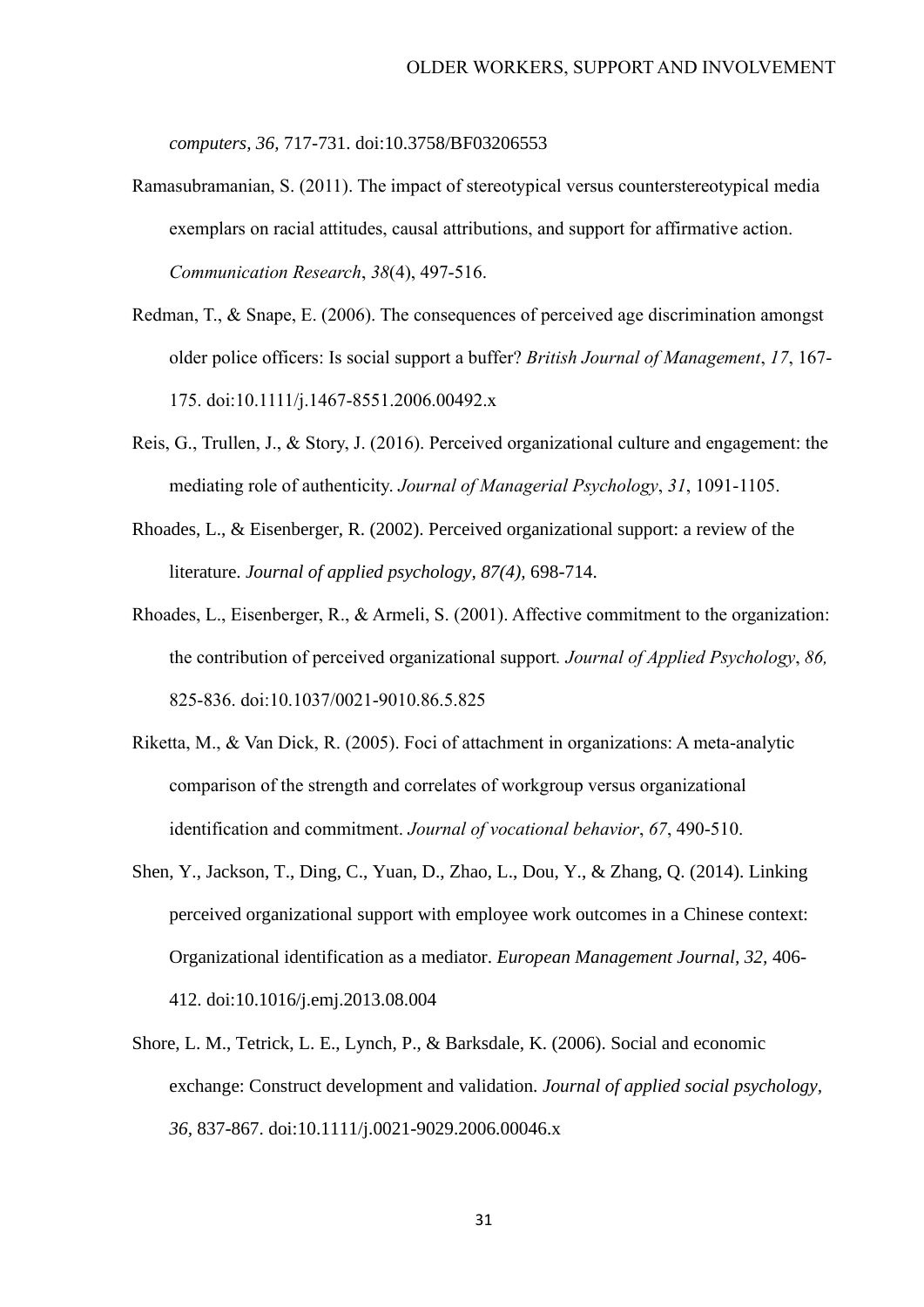- Sluss, D. M., Klimchak, M., & Holmes, J. J. (2008). Perceived organizational support as a mediator between relational exchange and organizational identification. *Journal of Vocational Behavior, 73,* 457-464. doi:10.1016/j.jvb.2008.09.001
- Snape, E., & Redman, T. (2003). Too old or Too young? The Impact of perceived age discrimination. *Human Resource Management Journal, 13,* 78-89. doi:10.1111/j.1748- 8583.2003.tb00085.x
- Stypinska, J., & Turek, K. (2017). Hard and soft age discrimination: the dual nature of workplace discrimination*. European Journal of Ageing*, *14,* 49-61. doi:10.1007/s10433- 016-0407-y
- Sutton, A. (2020). Living the good life: A meta-analysis of authenticity, well-being and engagement. *Personality and Individual Differences*, *153*, 109645.
- Swift, H. J., Abrams, D., Lamont, R. A., & Drury, L. (2017). The risks of ageism model: How ageism and negative attitudes toward age can be a barrier to active aging. *Social Issues and Policy Review, 11,* 195-231. doi:10.1111/sipr.12031
- Tajfel, H. (1968). Second thoughts about cross-cultural research and international relations. *International Journal of Psychology, 3,* 213-219. doi:10.1080/00207596808247247
- van den Bosch, R., & Taris, T. W. (2014). Authenticity at work: Development and validation of an individual authenticity measure at work. *Journal of Happiness Studies*, *15*, 1-18.
- Van den Bosch, R., & Taris, T. (2018). Authenticity at work: Its relations with worker motivation and well-being. *Frontiers in Communication*, *3*, 21.
- Van den Bosch, R., Taris, T. W., Schaufeli, W. B., Peeters, M. C., & Reijseger, G. (2019). Authenticity at work: a matter of fit?. *The Journal of psychology*, *153*, 247-266.
- Van Leeuwen, E., Van Knippenberg, D., & Ellemers, N. (2003). Continuing and changing group identities: The effects of merging on social identification and ingroup bias.